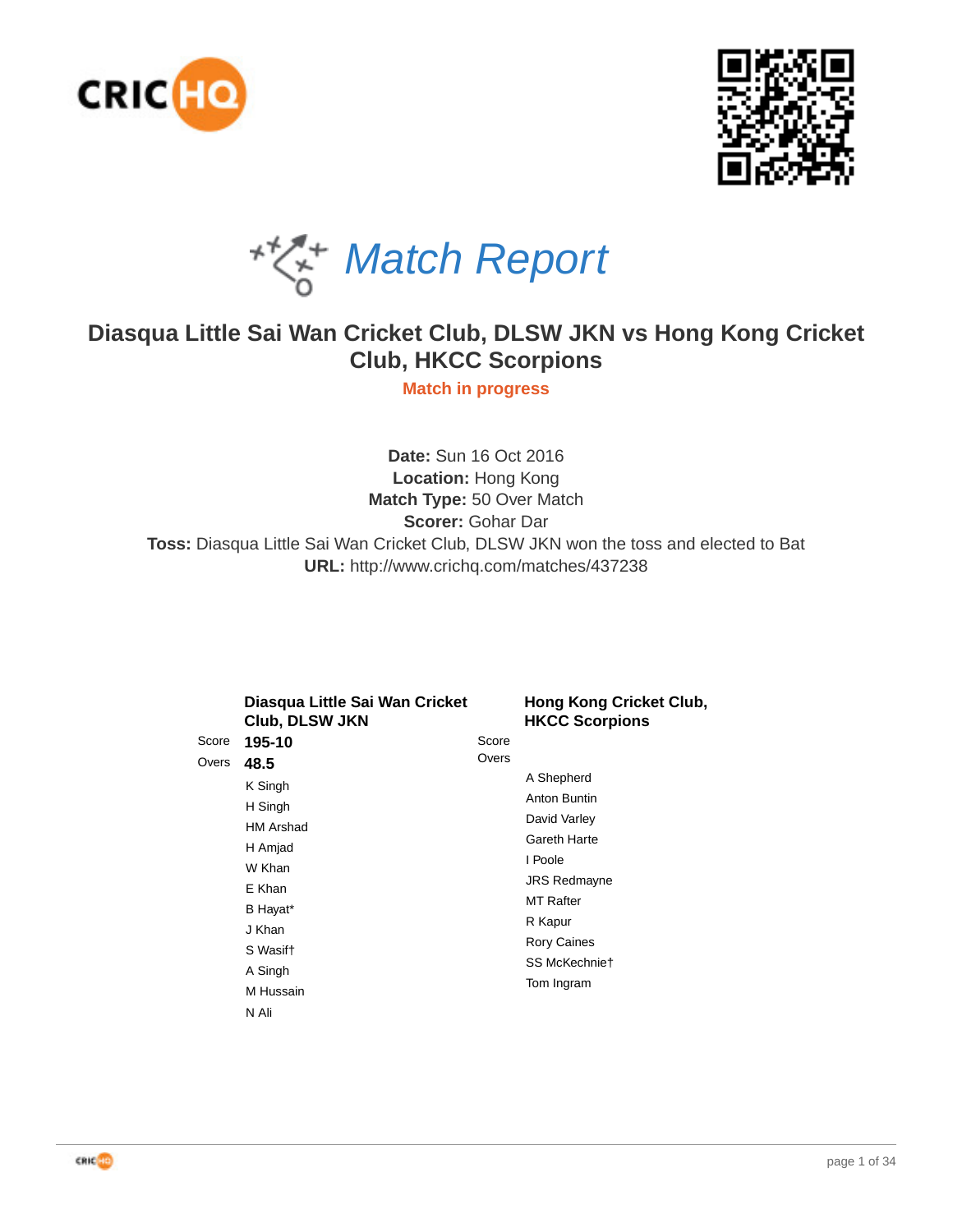# **Scorecards**

| 1st Innings   Batting: Diasqua Little Sai Wan Cricket Club, DLSW JKN<br><sub>B</sub><br><b>SR</b><br>R<br>4's<br>6's |                                                                             |                                |                |                |                     |                |          |  |  |
|----------------------------------------------------------------------------------------------------------------------|-----------------------------------------------------------------------------|--------------------------------|----------------|----------------|---------------------|----------------|----------|--|--|
| A Singh                                                                                                              | 1.4.6.11.1                                                                  | run out (Rory Caines)          | 16             | 22             | $\overline{2}$      | $\mathbf{1}$   | 72.73    |  |  |
| J Khan                                                                                                               | $62.114.144.6.44.114211$<br>4.11                                            | b Tom Ingram                   | 51             | 42             | $\overline{7}$      | $\overline{2}$ | 121.43   |  |  |
| B Hayat*                                                                                                             | 1 4                                                                         | c SS McKechniet b Gareth Harte | 5              | $\overline{7}$ | $\mathbf{1}$        | $\mathbf 0$    | 71.43    |  |  |
| W Khan                                                                                                               | $\ldots 4 \ldots \ldots$                                                    | b R Kapur                      | $\overline{4}$ | 10             | $\mathbf{1}$        | $\mathbf{0}$   | 40.0     |  |  |
| S Wasift                                                                                                             | $\ldots \ldots \ldots 1 \ldots 1 \ldots 1 \ldots 4 \ldots 4 \ldots$<br>. II | c Gareth Harte b I Poole       | 23             | 43             | 3                   | $\mathbf 0$    | 53.49    |  |  |
| E Khan                                                                                                               | $2.111111111111.114$<br>$1111111114114111.111$<br>411111616.111             | st SS McKechnie† b R Kapur     | 63             | 112            | $\overline{4}$      | $\overline{2}$ | 56.25    |  |  |
| <b>HM Arshad</b>                                                                                                     |                                                                             | run out (I Poole)              | 3              | 16             | $\mathbf 0$         | $\mathbf 0$    | 18.75    |  |  |
| M Hussain                                                                                                            | .12                                                                         | c A Shepherd b Tom Ingram      | 3              | 10             | $\mathbf 0$         | $\mathbf 0$    | 30.0     |  |  |
| H Singh                                                                                                              | . 4 //                                                                      | c R Kapur b Anton Buntin       | 4              | 19             | $\mathbf{1}$        | $\mathbf 0$    | 21.05    |  |  |
| N Ali                                                                                                                | 111.1                                                                       | <b>b</b> Gareth Harte          | 3              | $\overline{7}$ | $\mathbf 0$         | $\mathbf 0$    | 42.86    |  |  |
| K Singh                                                                                                              | .11                                                                         | not out                        | $\overline{2}$ | 6              | $\mathsf{O}\xspace$ | $\mathbf 0$    | 33.33    |  |  |
| Extras                                                                                                               | (w 13, nb 1, b 3, lb 1)                                                     |                                | 18             |                |                     |                |          |  |  |
| Total                                                                                                                | (10 wickets; 48.5 overs)                                                    |                                | 195            |                |                     |                | 3.99 RPO |  |  |

#### Did Not Bat:["H Amjad"]

Fall of Wicket: 30-1 (A Singh 6.1 ov ), 39-2 (B Hayat 7.4 ov ), 62-3 (W Khan 10.4 ov ), 90-4 (J Khan 15.2 ov ), 122-5 (S Wasif 25.3 ov ), 138-6 (HM Arshad 32.1 ov ), 150-7 (M Hussain 35.3 ov ), 161-8 (H Singh 40.4 ov ), 176-9 (N Ali 44.4 ov ), 195-10 (E Khan 48.5 ov )

| Bowling: Hong Kong Cricket Club, HKCC Scorpions | $\circ$ | M              | R  | W            | EC   | AV             | EX          |
|-------------------------------------------------|---------|----------------|----|--------------|------|----------------|-------------|
| <b>MT Rafter</b>                                | 5.0     | $\mathbf 0$    | 22 | 0            | 4.40 | $\blacksquare$ | (w 1, nb 1) |
| <b>Gareth Harte</b>                             | 10.0    | $\mathbf{0}$   | 53 | 2            | 5.30 | 26.50          | (w 1)       |
| R Kapur                                         | 7.5     | $\overline{2}$ | 14 | 2            | 1.79 | 7.00           | (w 1)       |
| Tom Ingram                                      | 7.0     | $\overline{0}$ | 45 | 2            | 6.43 | 22.50          | (w 4)       |
| Poole                                           | 9.0     | $\mathbf 0$    | 28 | $\mathbf{1}$ | 3.11 | 28.00          |             |
| Anton Buntin                                    | 10.0    | 2              | 29 | $\mathbf{1}$ | 2.90 | 29.00          | (w 2)       |

Notes: New Ball at 9.4. Jangzeb Khan's caught dropped at 43 runs in 14th over at 14.0.

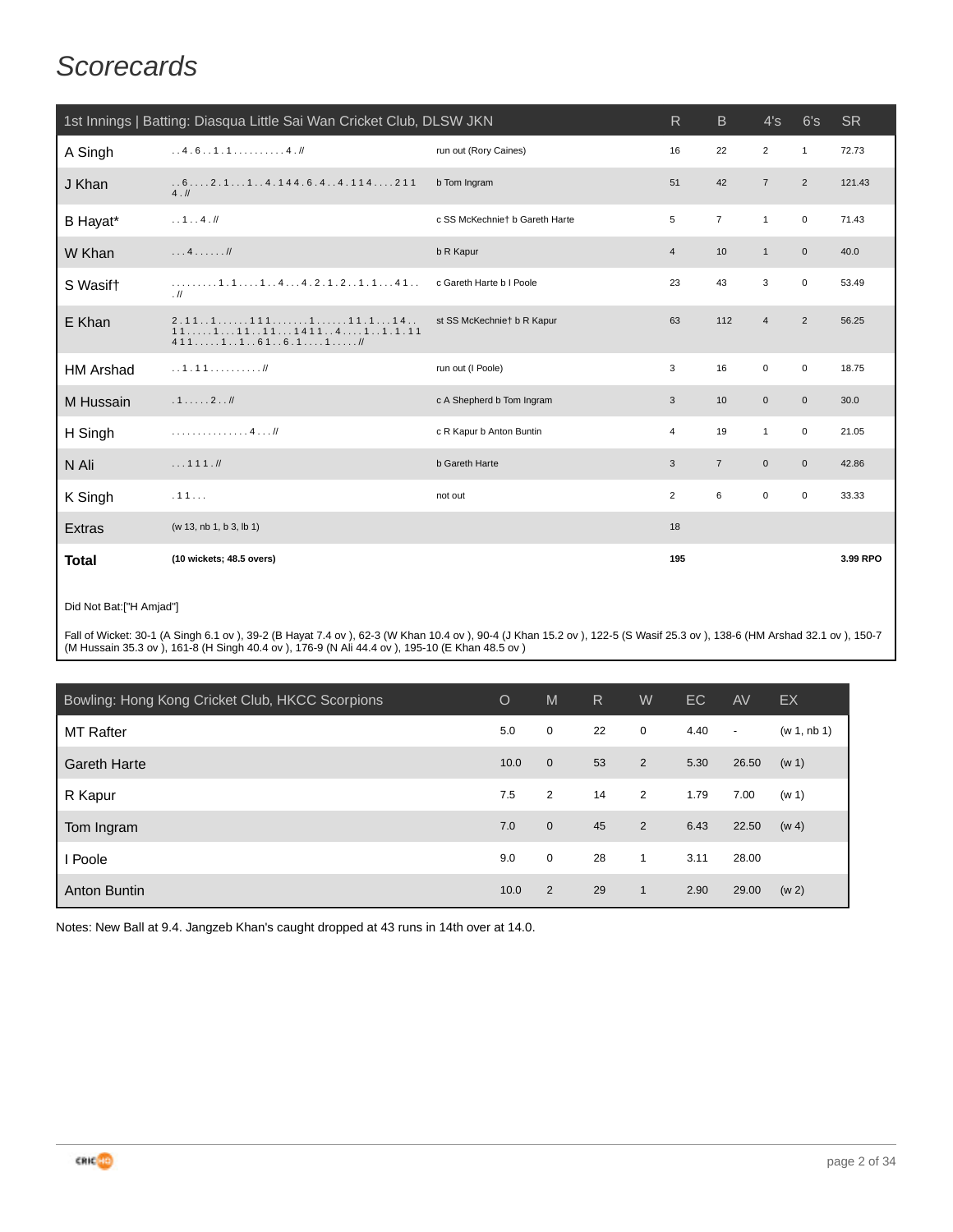| Diasqua Little Sai Wan Cricket Club,<br><b>DLSW JKN 195-10</b>                                                | <b>Team Report</b>                  | Hong Kong Cricket Club, HKCC<br>Scorpions |
|---------------------------------------------------------------------------------------------------------------|-------------------------------------|-------------------------------------------|
| Ehsan Khan-63(112), Jangzeb Khan-51(42),<br>Shahid Wasif-23(43)                                               | Three highest scores                |                                           |
| Shahid Wasif, Ehsan Khan-32(62), Amandeep<br>Singh, Jangzeb Khan-30(40), Jangzeb Khan,<br>Shahid Wasif-28(40) | Three highest<br>partnerships       |                                           |
| 5   10.42% of total overs                                                                                     | Maidens faced                       |                                           |
| 9   3.06% of total balls                                                                                      | Wides faced                         |                                           |
| 1   0.34% of total balls                                                                                      | No Balls faced                      |                                           |
| 205   69.73% of total balls                                                                                   | Dot Balls faced                     |                                           |
| 59   30.26% of total runs                                                                                     | 1s scored                           |                                           |
| 6   6.15% of total runs                                                                                       | 2s scored                           |                                           |
| $0$   0.0% of total runs                                                                                      | 3s scored                           |                                           |
| 19   38.97% of total runs                                                                                     | 4s scored                           |                                           |
| $0   0.0\%$ of total runs                                                                                     | 5s scored                           |                                           |
| 5   15.38% of total runs                                                                                      | 6s scored                           |                                           |
| 35 (49)   17.95% of total runs                                                                                | Runs scored off 1st<br>ball of over |                                           |
| 15 (49)   7.69% of total runs                                                                                 | Runs scored off 2nd<br>ball of over |                                           |
| 37 (49)   18.97% of total runs                                                                                | Runs scored off 3rd<br>ball of over |                                           |
| 34 (49)   17.44% of total runs                                                                                | Runs scored off 4th<br>ball of over |                                           |
| 27 (49)   13.85% of total runs                                                                                | Runs scored off 5th<br>ball of over |                                           |
| 18 (48)   9.23% of total runs                                                                                 | Runs scored off 6th<br>ball of over |                                           |
| 10 (7)   5.13% of total runs                                                                                  | Runs scored off 7th<br>ball of over |                                           |
| 1 (2)   0.51% of total runs                                                                                   | Runs scored off 8th<br>ball of over |                                           |
| $0(1)$   0.0% of total runs                                                                                   | Runs scored off 9th<br>ball of over |                                           |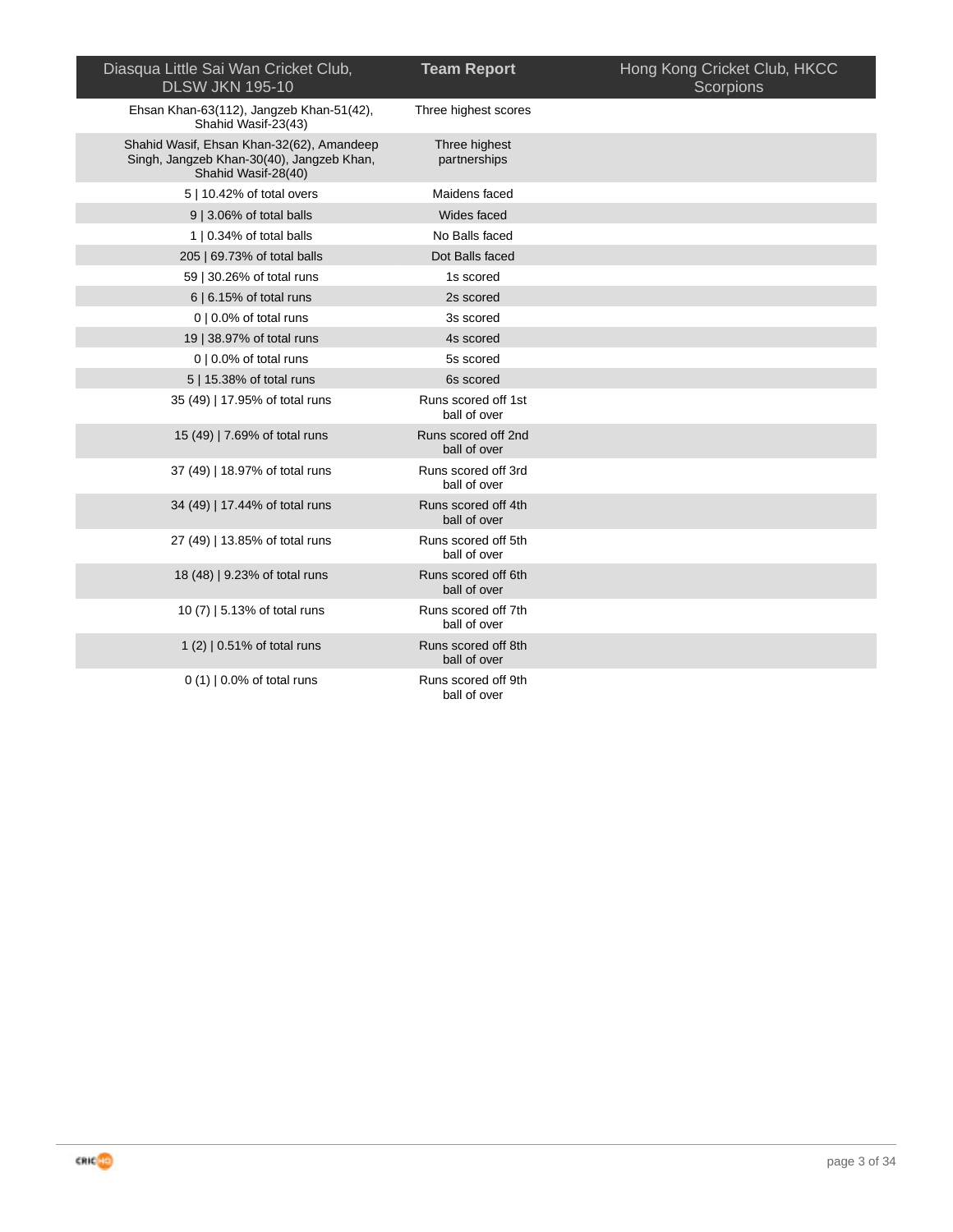## 1st Innings - Diasqua..., DLSW JKN



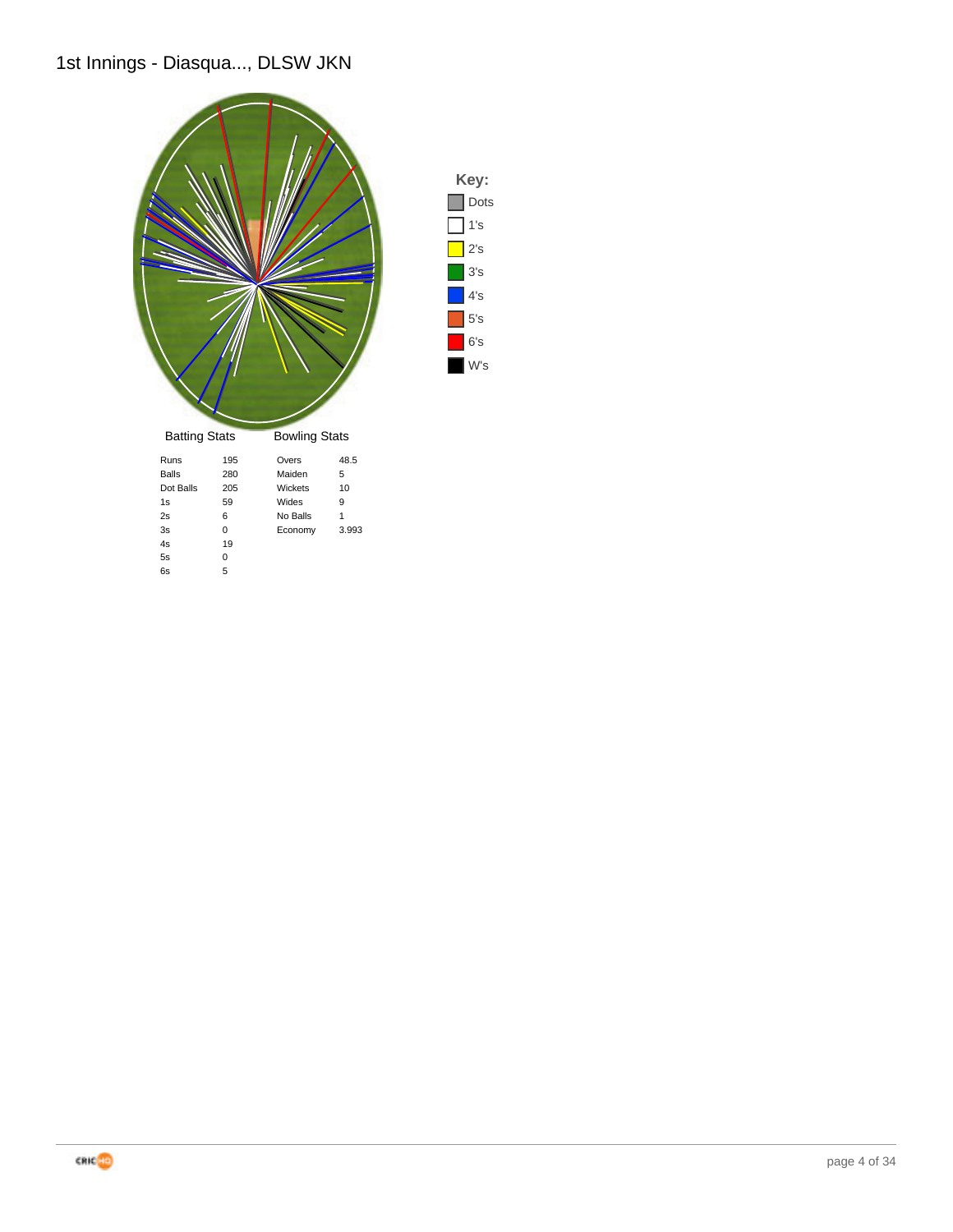#### Diasqua Little Sai Wan Cricket Club, DLSW JKN Hong Kong Cricket Club, HKCC Scorpions

## **Manhattan**



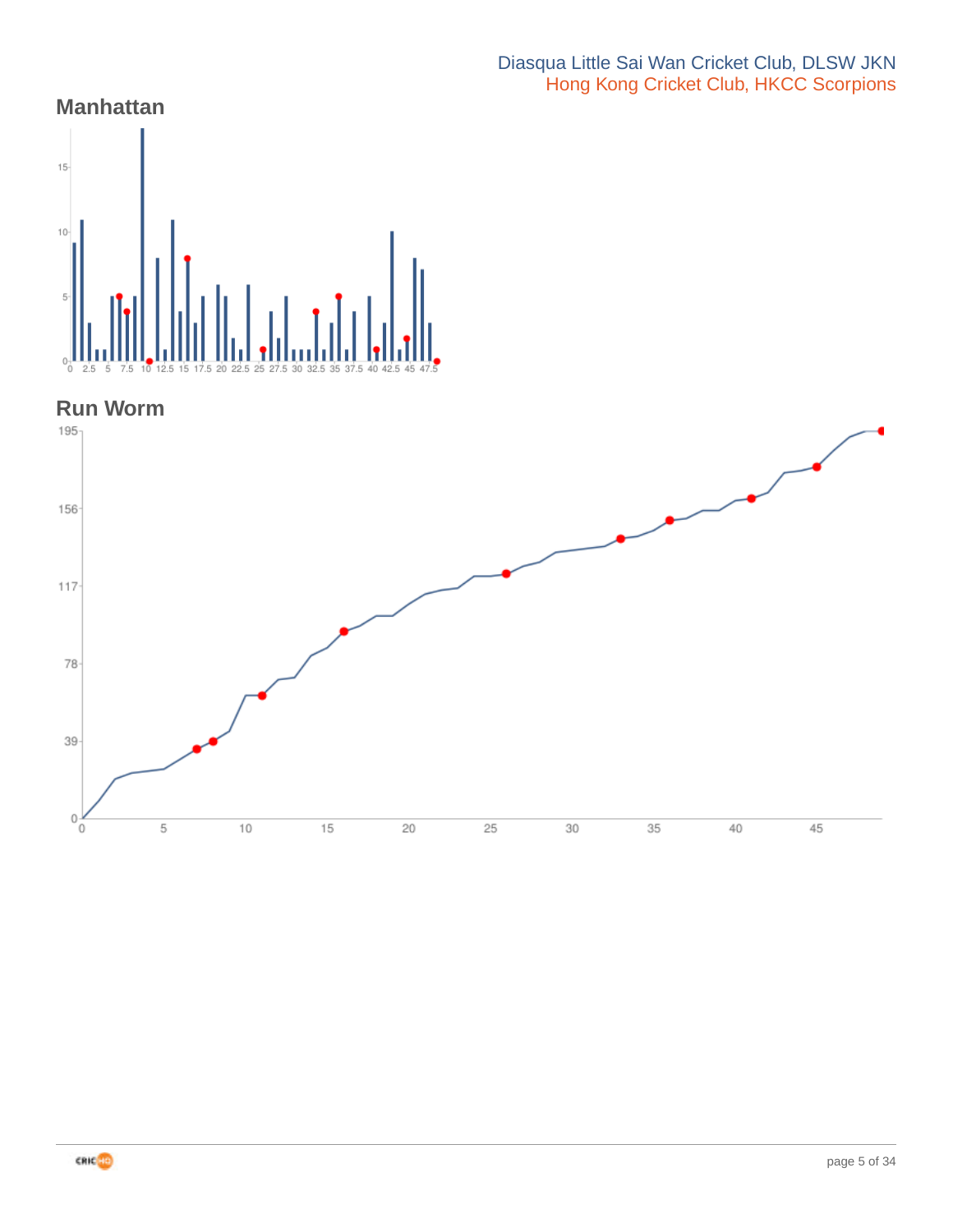

## **Match Partnerships**





Diasqua Little Sai Wan..., DLSW JKN **Hong Kong Cricket Club, HKCC Scorpions** Hong Kong Cricket Club, HKCC Scorpions

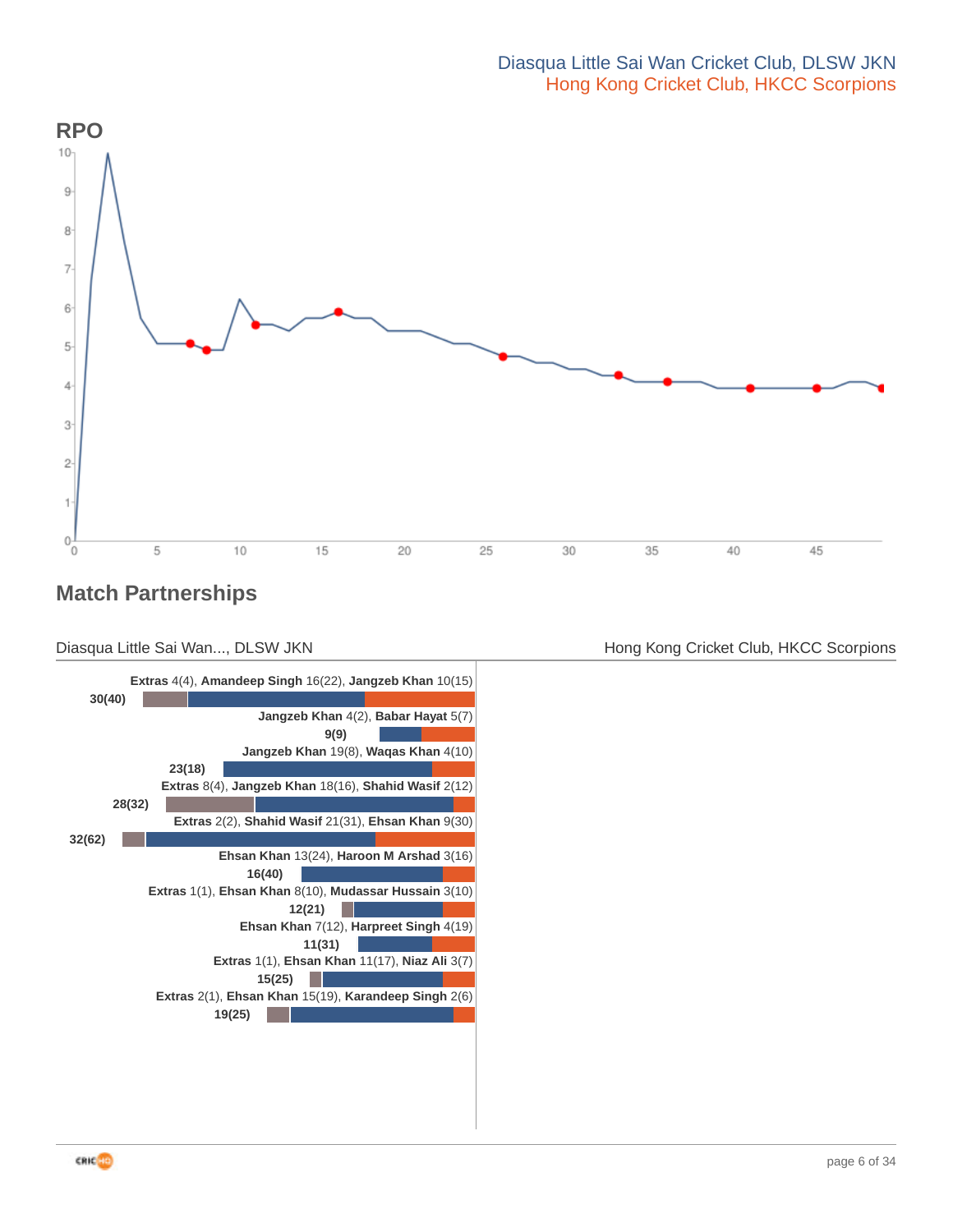

## **R Kapur** First Place **7.69** MVP Points

| Rank           | <b>Player</b> |               | <b>MVP Points</b> | <b>Team</b>                                             |
|----------------|---------------|---------------|-------------------|---------------------------------------------------------|
| $\mathbf{1}$   |               | R Kapur       | 7.69              | Hong Kong Cricket Club, HKCC<br>Scorpions               |
| 2              |               | J Khan        | 7.23              | Diasqua Little Sai Wan Cricket Club,<br><b>DLSW JKN</b> |
| 3              |               | E Khan        | 7.13              | Diasqua Little Sai Wan Cricket Club,<br><b>DLSW JKN</b> |
| 4              |               | Gareth Harte  | 5.33              | Hong Kong Cricket Club, HKCC<br>Scorpions               |
| 5              |               | I Poole       | 4.8               | Hong Kong Cricket Club, HKCC<br>Scorpions               |
| 6              |               | SS McKechnie† | 3.34              | Hong Kong Cricket Club, HKCC<br>Scorpions               |
| $\overline{7}$ |               | Tom Ingram    | 3.33              | Hong Kong Cricket Club, HKCC<br>Scorpions               |
| 8              |               | Rory Caines   | 2.97              | Hong Kong Cricket Club, HKCC<br>Scorpions               |
| 9              |               | Anton Buntin  | 2.01              | Hong Kong Cricket Club, HKCC<br>Scorpions               |
| 10             |               | S Wasift      | 2.01              | Diasqua Little Sai Wan Cricket Club,<br><b>DLSW JKN</b> |
| 11             |               | A Singh       | 1.68              | Diasqua Little Sai Wan Cricket Club,<br><b>DLSW JKN</b> |
| 12             |               | A Shepherd    | 1.45              | Hong Kong Cricket Club, HKCC<br>Scorpions               |
| 13             |               | B Hayat*      | 0.52              | Diasqua Little Sai Wan Cricket Club,<br><b>DLSW JKN</b> |
| 14             |               | W Khan        | 0.24              | Diasqua Little Sai Wan Cricket Club,<br><b>DLSW JKN</b> |
| 15             |               | N Ali         | 0.2               | Diasqua Little Sai Wan Cricket Club,<br><b>DLSW JKN</b> |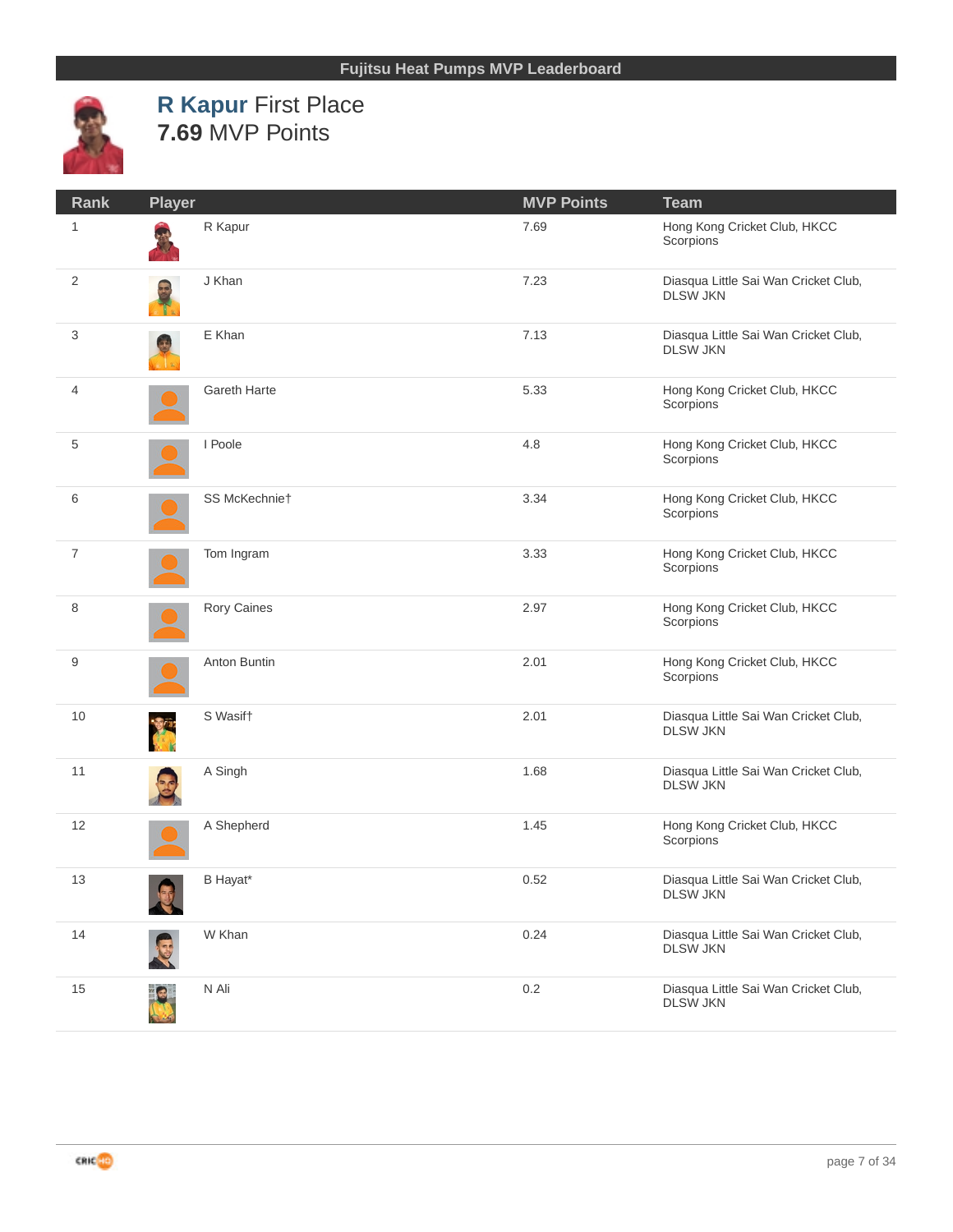| Rank | <b>Player</b>       | <b>MVP Points</b> | <b>Team</b>                                             |
|------|---------------------|-------------------|---------------------------------------------------------|
| 16   | K Singh             | 0.08              | Diasqua Little Sai Wan Cricket Club,<br><b>DLSW JKN</b> |
| 17   | M Hussain           | 0.08              | Diasqua Little Sai Wan Cricket Club,<br><b>DLSW JKN</b> |
| 18   | David Varley        | 0.0               | Hong Kong Cricket Club, HKCC<br>Scorpions               |
| 19   | <b>JRS Redmayne</b> | 0.0               | Hong Kong Cricket Club, HKCC<br>Scorpions               |
| 20   | H Amjad             | 0.0               | Diasqua Little Sai Wan Cricket Club,<br><b>DLSW JKN</b> |
| 21   | <b>MT Rafter</b>    | $-0.12$           | Hong Kong Cricket Club, HKCC<br>Scorpions               |
| 22   | H Singh             | $-0.12$           | Diasqua Little Sai Wan Cricket Club,<br><b>DLSW JKN</b> |
| 23   | <b>HM Arshad</b>    | $-0.16$           | Diasqua Little Sai Wan Cricket Club,<br><b>DLSW JKN</b> |

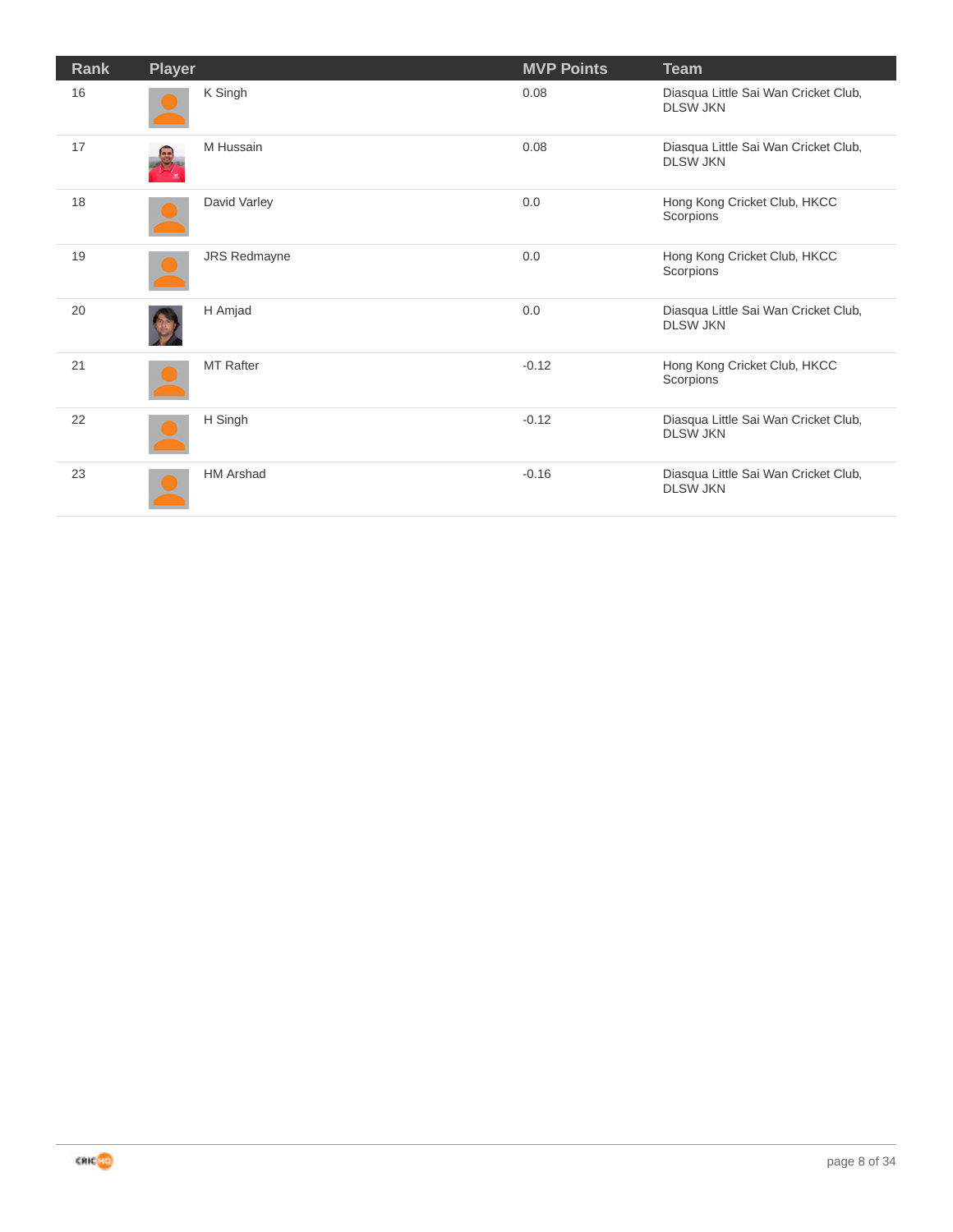#### 1st Innings: 195-10 (48.5 Overs)

#### Bowling: Hong Kong Cricket Club, HKCC Scorpions

| Power Play | Over           | Runs                | <b>Balls</b>          | Wicket           | <b>RPO</b> | Total | <b>Bowler</b>                    |
|------------|----------------|---------------------|-----------------------|------------------|------------|-------|----------------------------------|
|            | 1              | 9                   | wd. $lb+1$ $nb6$ .    | $\overline{0}$   | 6.75       | 9     | <b>Matthew Rafter</b>            |
|            | $\overline{2}$ | 11                  | 4.6.1                 | 0                | 10.0       | 20    | <b>Gareth Harte</b>              |
|            | 3              | 3                   | $.1 \ldots 2$         | $\overline{0}$   | 7.67       | 23    | Matthew Rafter                   |
|            | $\overline{4}$ | 1                   | $\dots$ wd $\dots$    | $\boldsymbol{0}$ | 5.76       | 24    | Gareth Harte                     |
|            | 5              | $\mathbf{1}$        | .1                    | $\overline{0}$   | 5.0        | 25    | <b>Matthew Rafter</b>            |
|            | 6              | 5                   | $\ldots 14$ .         | 0                | 5.0        | 30    | Gareth Harte                     |
|            | $\overline{7}$ | 5                   | W. . 1.4              | $\mathbf{1}$     | 5.0        | 35    | <b>Matthew Rafter</b>            |
|            | 8              | 4                   | .4W.                  | $\overline{2}$   | 4.88       | 39    | <b>Gareth Harte</b>              |
|            | 9              | 5                   | .1.4.                 | $\overline{2}$   | 4.89       | 44    | <b>Matthew Rafter</b>            |
|            | 10             | 18                  | 44.6.4                | 2                | 6.2        | 62    | Gareth Harte                     |
|            | 11             | $\mathsf{O}\xspace$ | $\ldots W$            | 3                | 5.64       | 62    | Raag Kapur                       |
|            | 12             | 8                   | wd wd4 wd.1.3         |                  | 5.6        | 70    | Tom Ingram                       |
|            | 13             | 1                   | 1.000                 | 3                | 5.46       | 71    | Raag Kapur                       |
|            | 14             | 11                  | $4wd+4.2$             | 3                | 5.79       | 82    | Tom Ingram                       |
|            | 15             | $\overline{4}$      | .11.11                | 3                | 5.73       | 86    | Raag Kapur                       |
|            | 16             | 8                   | 4 W 2 . 1 by+1        | 4                | 5.88       | 94    | Tom Ingram                       |
|            | 17             | $\sqrt{3}$          | $11$ wd.              | $\overline{4}$   | 5.65       | 97    | Raag Kapur                       |
|            |                |                     | . . 1.4.              |                  |            |       |                                  |
|            | 18             | 5<br>$\overline{0}$ |                       | 4                | 5.67       | 102   | Tom Ingram                       |
|            | 19             |                     | .                     | $\overline{4}$   | 5.37       | 102   | Raag Kapur<br><b>Isaac Poole</b> |
|            | 20             | 6                   | . . 4 . 2 .           | 4                | 5.4        | 108   |                                  |
|            | 21             | 5                   | 111.2.                | $\overline{4}$   | 5.38       | 113   | Raag Kapur                       |
|            | 22             | $\mathbf{2}$        | 1.1                   | $\overline{4}$   | 5.23       | 115   | Isaac Poole                      |
|            | 23             | $\mathbf{1}$        | .1                    | $\overline{4}$   | 5.04       | 116   | Raag Kapur                       |
|            | 24             | 6                   | 411                   | 4                | 5.08       | 122   | <b>Isaac Poole</b>               |
|            | 25             | $\overline{0}$      | .                     | $\overline{4}$   | 4.88       | 122   | Anton Buntin                     |
|            | 26             | $\mathbf{1}$        | $\ldots$ W 1 $\ldots$ | 5                | 4.73       | 123   | <b>Isaac Poole</b>               |
|            | 27             | $\overline{4}$      | 11.1.1                | 5                | 4.7        | 127   | Anton Buntin                     |
|            | 28             | 2                   | $11$ .                | 5                | 4.61       | 129   | <b>Isaac Poole</b>               |
|            | 29             | $\sqrt{5}$          | 4.1.1.                | $\sqrt{5}$       | 4.62       | 134   | Anton Buntin                     |
|            | 30             | 1                   | 1.                    | 5                | 4.5        | 135   | <b>Isaac Poole</b>               |
|            | 31             | $\mathbf{1}$        | . 1                   | 5                | 4.39       | 136   | Anton Buntin                     |
|            | 32             | 1                   | . 1                   | 5                | 4.28       | 137   | Gareth Harte                     |
|            | 33             | 4                   | W+1.1wd1              | $\,$ 6 $\,$      | 4.25       | $141$ | Anton Buntin                     |
|            | 34             | 1                   | 1.0001                | 6                | 4.18       | 142   | Gareth Harte                     |
|            | 35             | $\mathfrak{S}$      | $\ldots$ 12.          | $\,6\,$          | 4.14       | 145   | Anton Buntin                     |
|            | 36             | 5                   | 41W                   | $\overline{7}$   | 4.17       | 150   | Tom Ingram                       |
|            | 37             | $\mathbf{1}$        | $1 \ldots$            | $\overline{7}$   | 4.08       | 151   | Anton Buntin                     |
|            | 38             | $\overline{4}$      | . . 4                 | $\boldsymbol{7}$ | 4.08       | 155   | Tom Ingram                       |
|            | 39             | $\boldsymbol{0}$    | .                     | $\boldsymbol{7}$ | 3.97       | 155   | Anton Buntin                     |
|            | 40             | 5                   | .1.4.                 | $\overline{7}$   | 4.0        | 160   | Tom Ingram                       |
|            | 41             | $\mathbf{1}$        | $\ldots$ 1 W $\ldots$ | $\,8\,$          | 3.93       | 161   | Anton Buntin                     |
|            | 42             | 3                   | .1.1.1                | 8                | 3.9        | 164   | Gareth Harte                     |
|            | 43             | 10                  | 11411 wd 1            | $\,8\,$          | 4.03       | 174   | Anton Buntin                     |
|            | 44             | $\mathbf{1}$        | . 1                   | 8                | 3.98       | 175   | <b>Isaac Poole</b>               |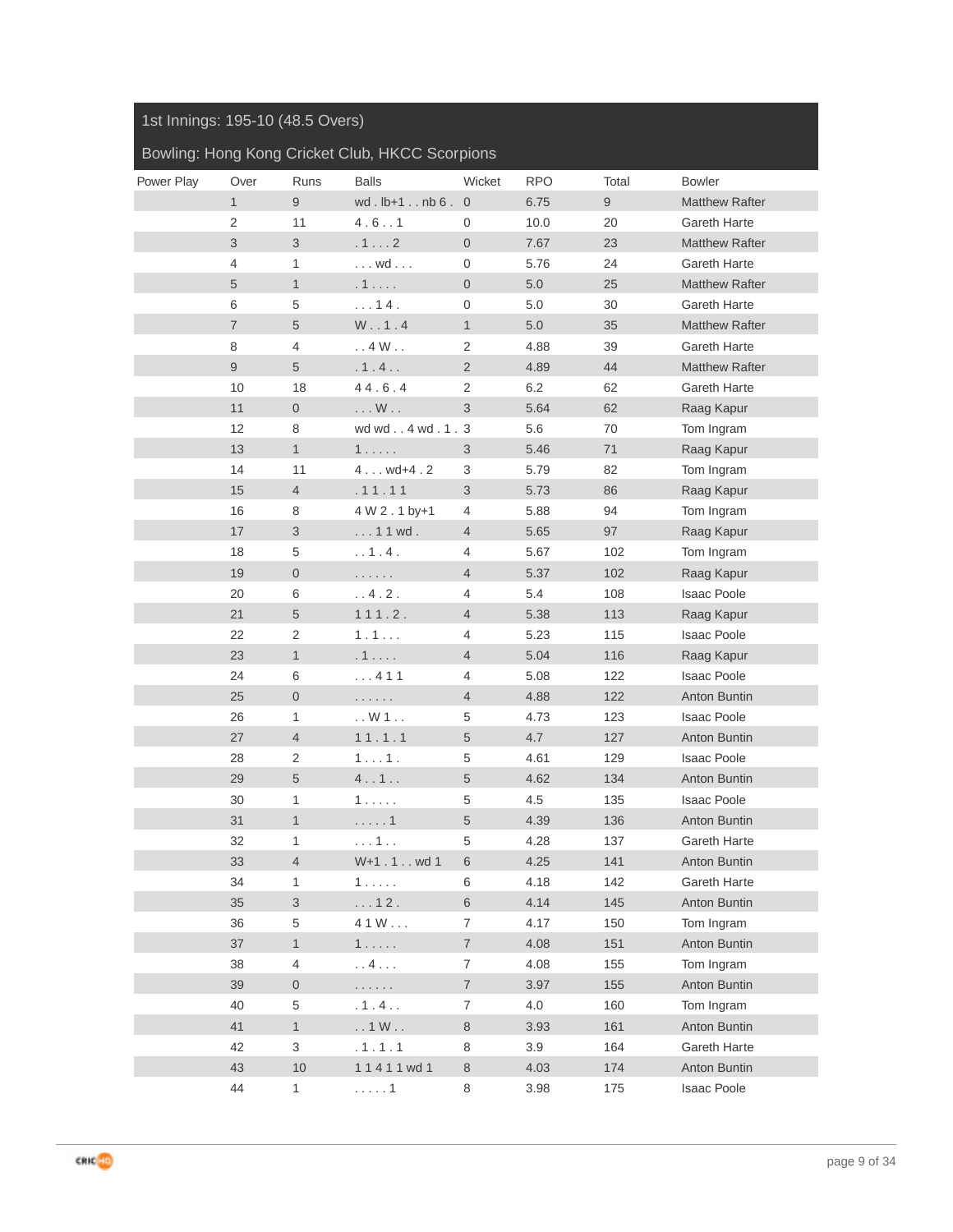| Power Play | Over | Runs           | <b>Balls</b>            | Wicket | <b>RPO</b> | Total | <b>Bowler</b>       |
|------------|------|----------------|-------------------------|--------|------------|-------|---------------------|
|            | 45   | $\overline{2}$ | $\ldots$ 1 W $\ldots$ 1 | 9      | 3.93       | 177   | <b>Gareth Harte</b> |
|            | 46   | 8              | 1.061.                  | 9      | 4.02       | 185   | <b>Isaac Poole</b>  |
|            | 47   |                | .6.1.                   | 9      | 4.09       | 192   | <b>Gareth Harte</b> |
|            | 48   | 3              | $\ldots$ by +2 . 1.     | 9      | 4.06       | 195   | <b>Isaac Poole</b>  |
|            | 49   |                | $\ldots$ W              | 10     | 3.99       | 195   | Raag Kapur          |

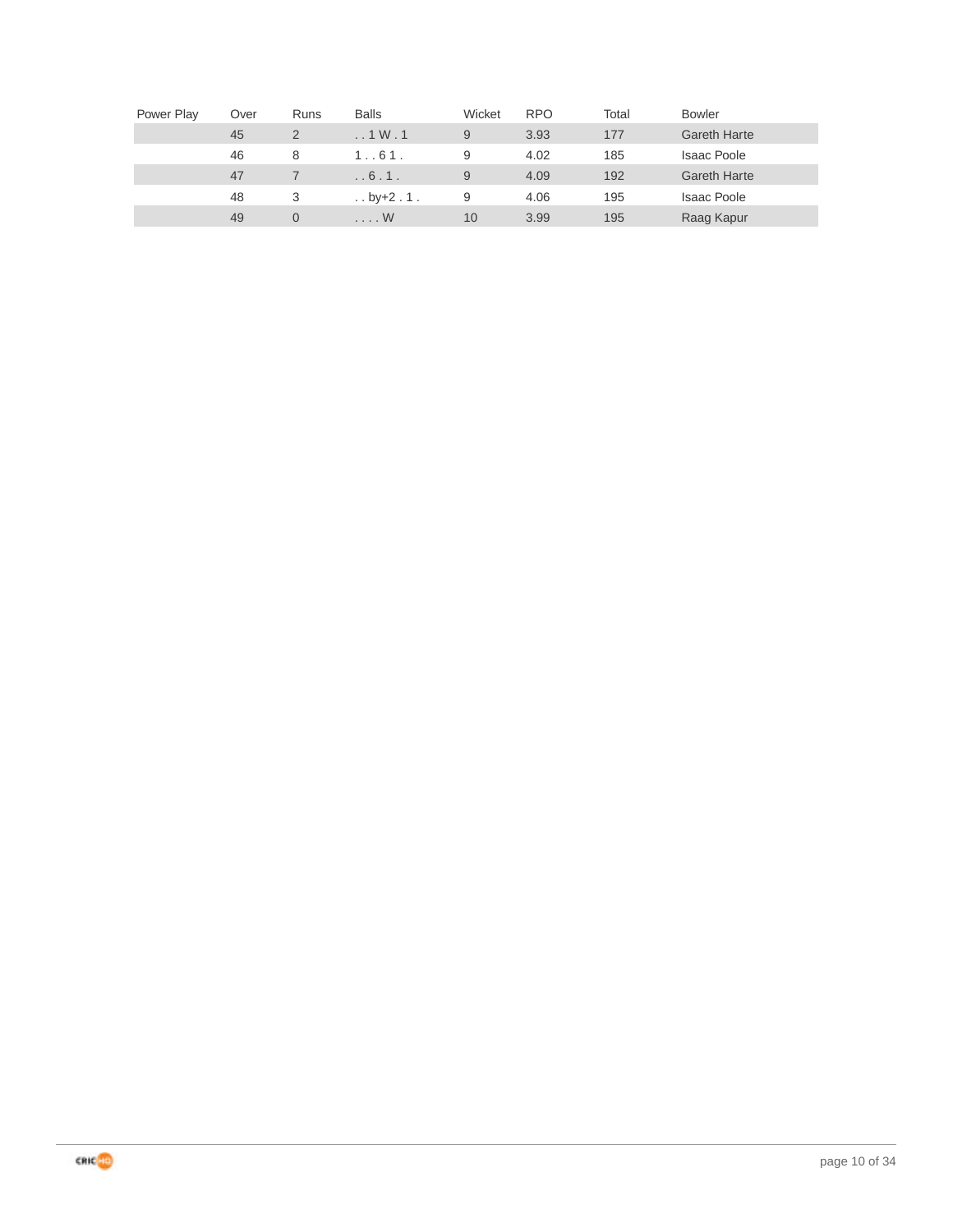

# K Singh

Team: Diasqua Little Sai Wan Cricket Club, DLSW JKN Played: 2016-10-16 R/H Batsmen, R/A Bowler Medium Fast Age: 17





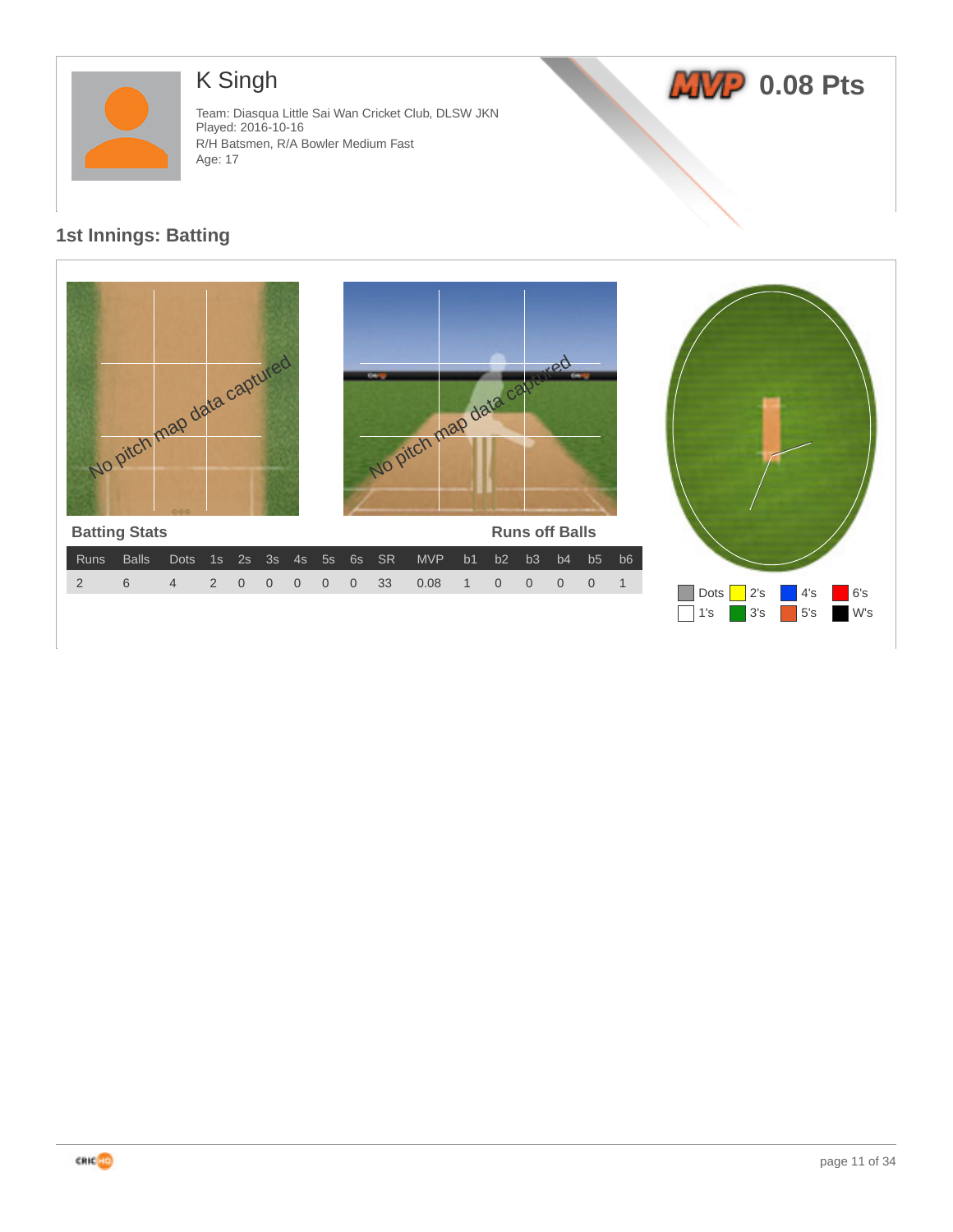

# H Singh

Team: Diasqua Little Sai Wan Cricket Club, DLSW JKN Played: 2016-10-16 R/H Batsmen, R/A Bowler Off Spin Age: 16



1's 3's 5's W's



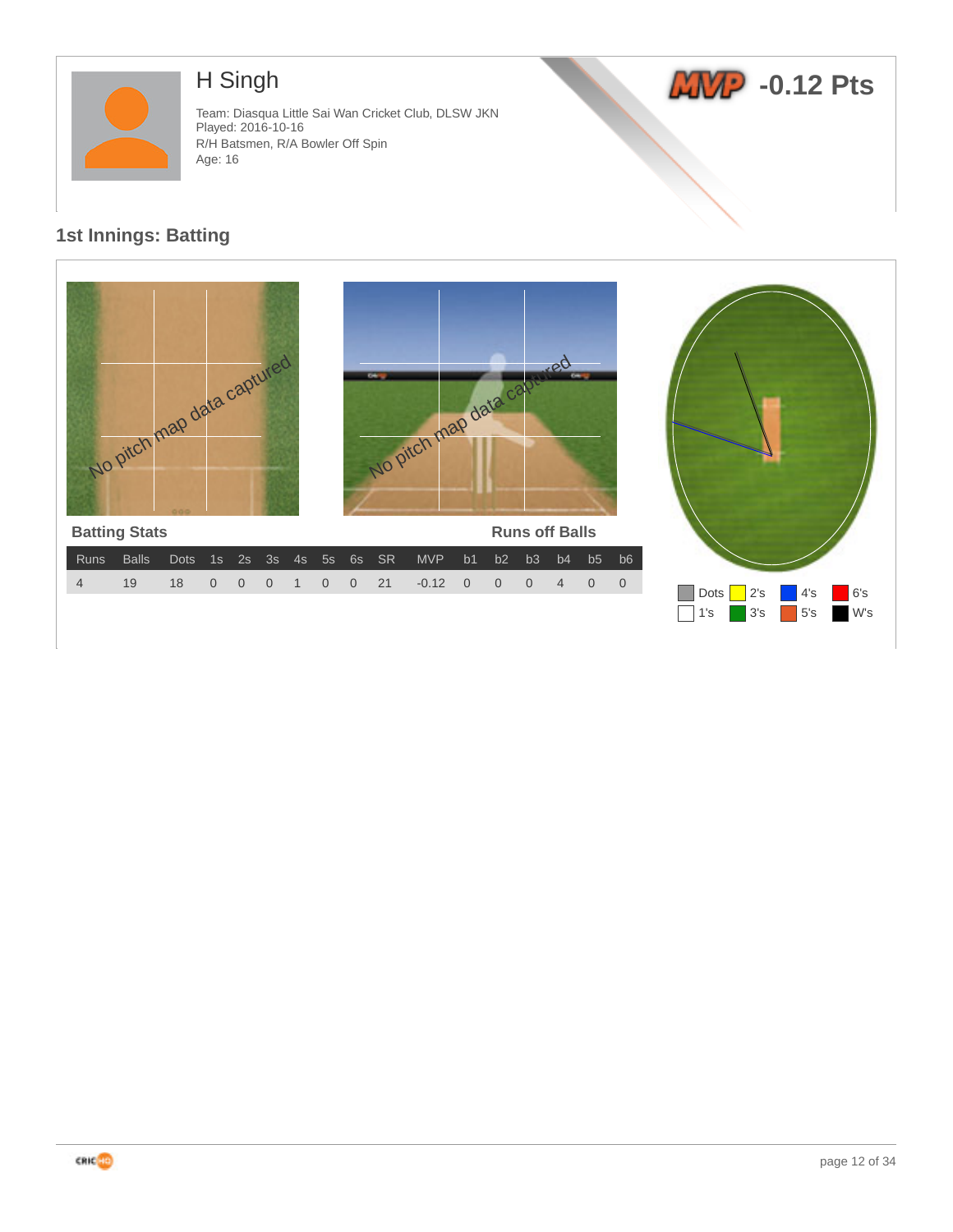

## HM Arshad

Team: Diasqua Little Sai Wan Cricket Club, DLSW JKN Played: 2016-10-16 R/H Batsmen, R/A Bowler Medium Age: 17





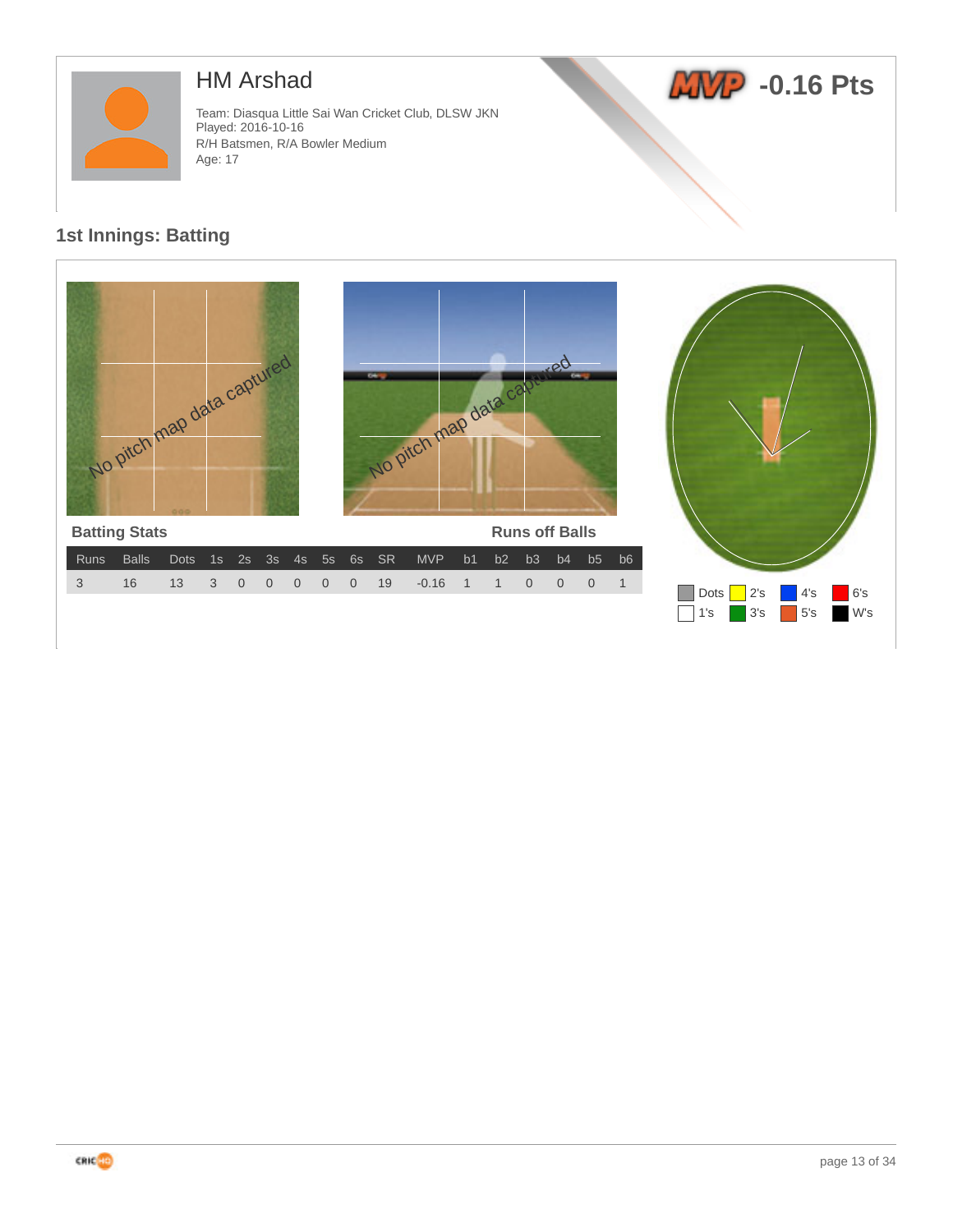

# H Amjad

Team: Diasqua Little Sai Wan Cricket Club, DLSW JKN Played: 2016-10-16 R/H Batsmen, R/A Bowler Fast Age: 28



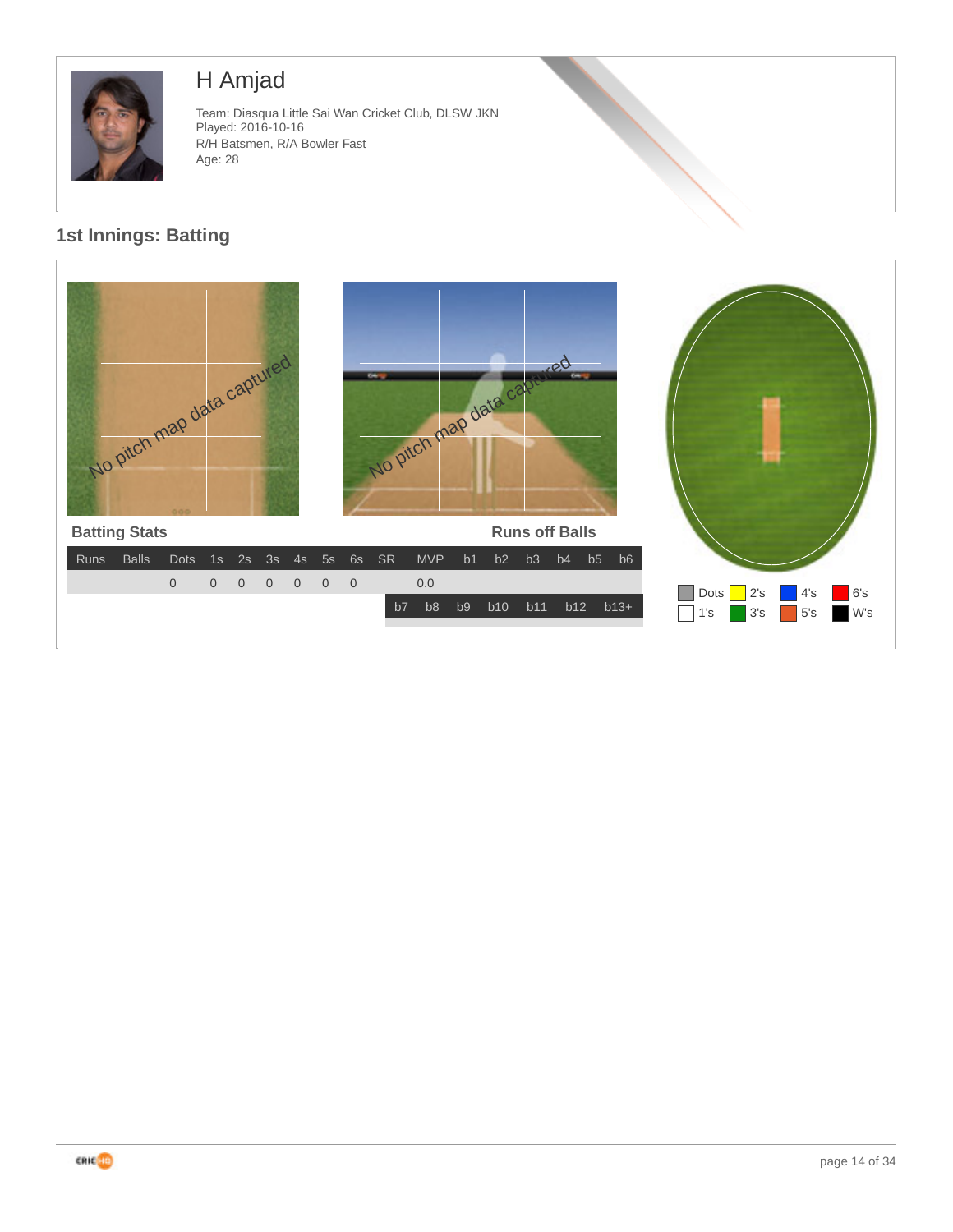

## W Khan

Team: Diasqua Little Sai Wan Cricket Club, DLSW JKN Played: 2016-10-16 R/H Batsmen, R/A Bowler Medium Fast Age: 17





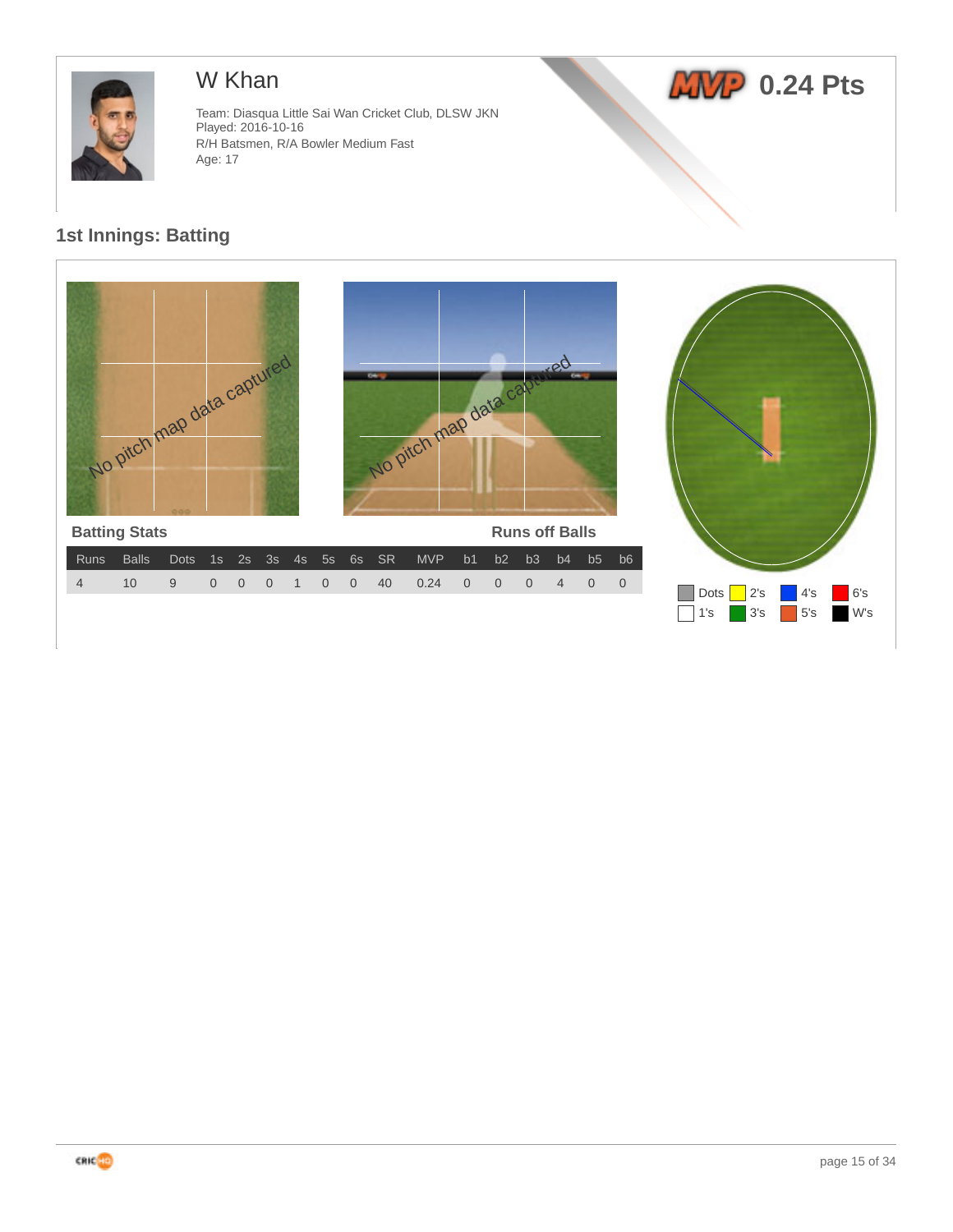

## E Khan

Team: Diasqua Little Sai Wan Cricket Club, DLSW JKN Played: 2016-10-16 R/H Batsmen, R/A Bowler Off Spin Age: 31

# *ANP* 7.13 Pts

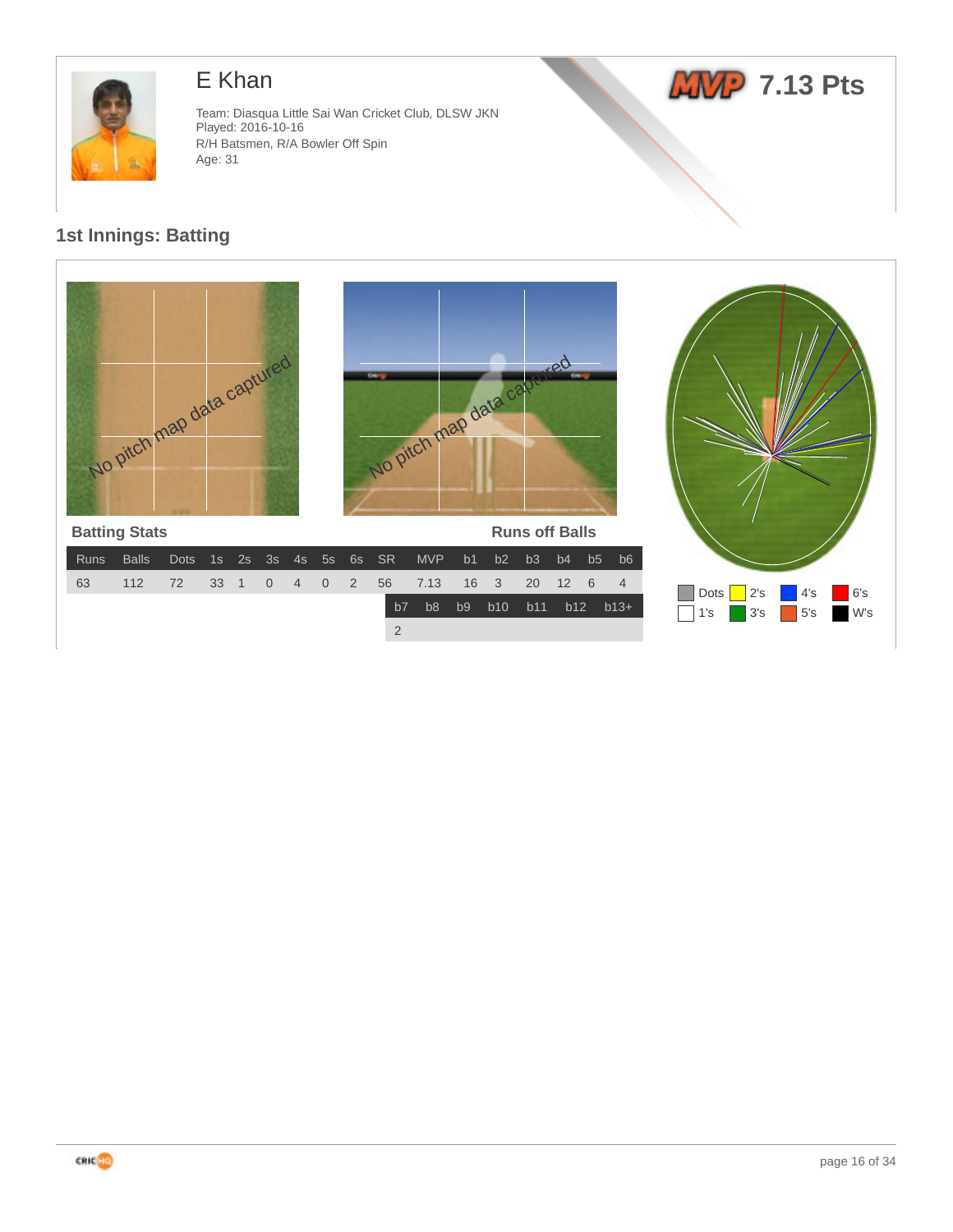

# B Hayat\*

Team: Diasqua Little Sai Wan Cricket Club, DLSW JKN Played: 2016-10-16 R/H Batsmen, R/A Bowler Medium Age: 24



1's 3's 5's W's



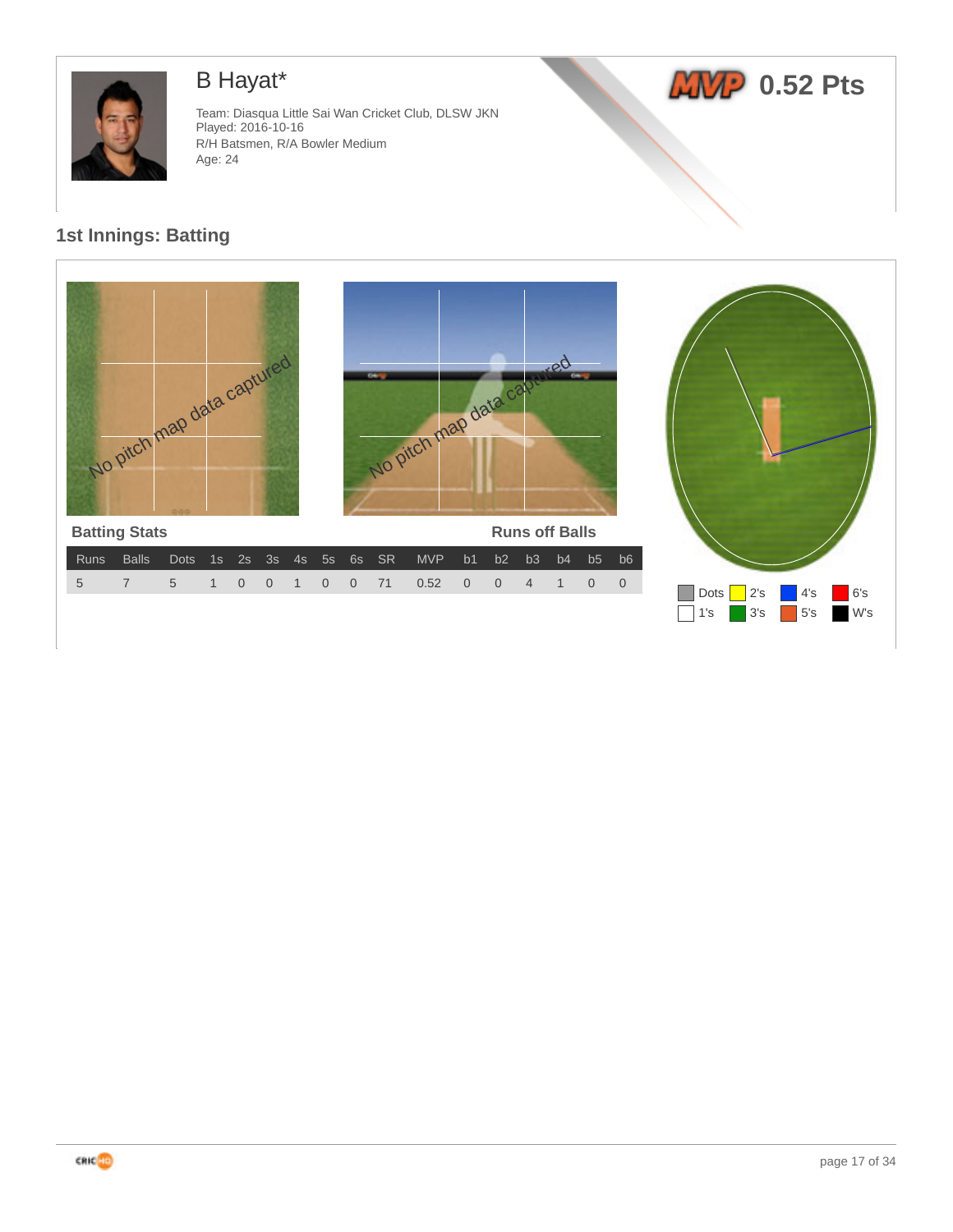

## J Khan

Team: Diasqua Little Sai Wan Cricket Club, DLSW JKN Played: 2016-10-16 R/H Batsmen, R/A Bowler Medium Fast Age: 22





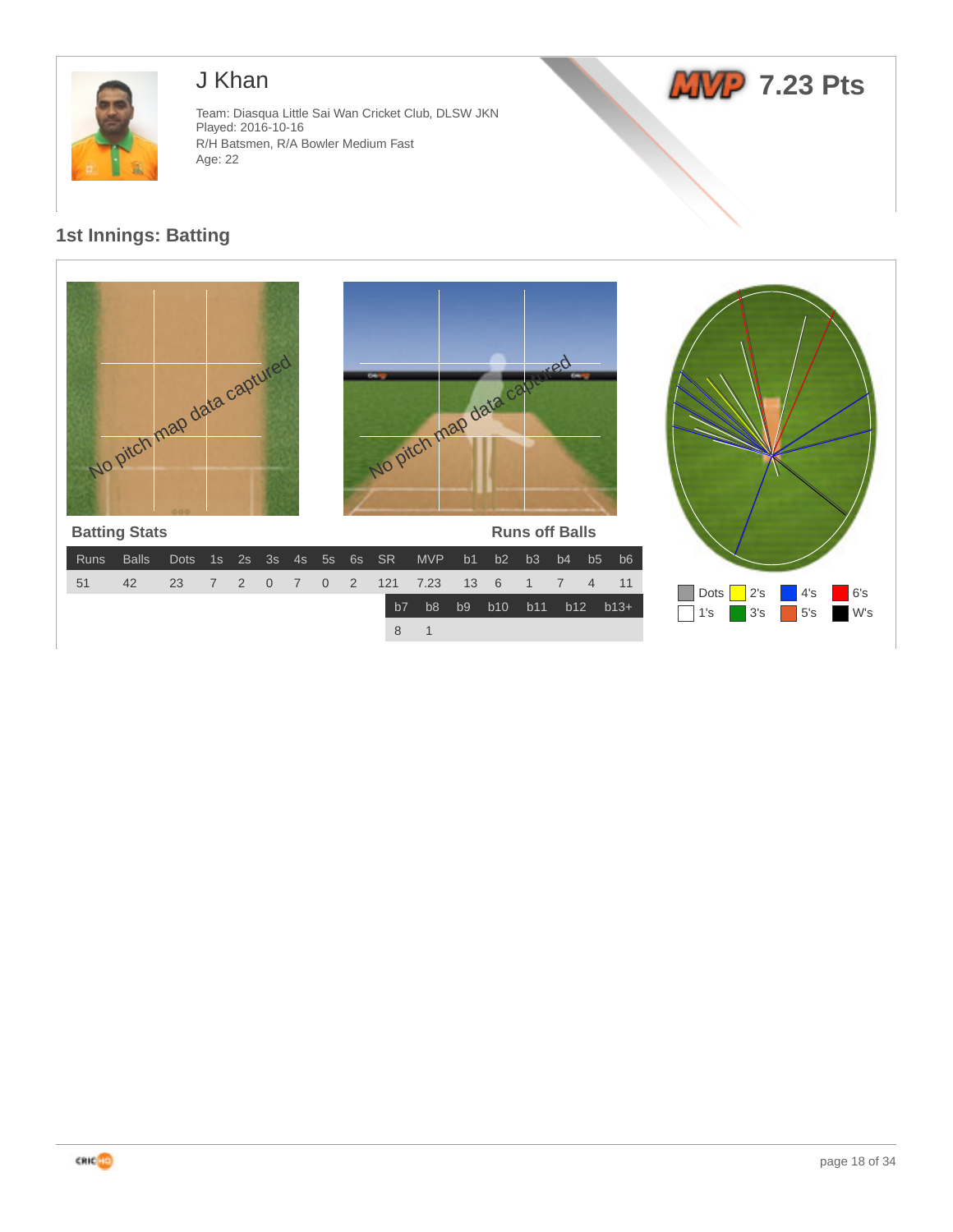

# S Wasif†

Team: Diasqua Little Sai Wan Cricket Club, DLSW JKN Played: 2016-10-16 R/H Batsmen, Wicket-keeper, R/A Bowler Slow Age: 19





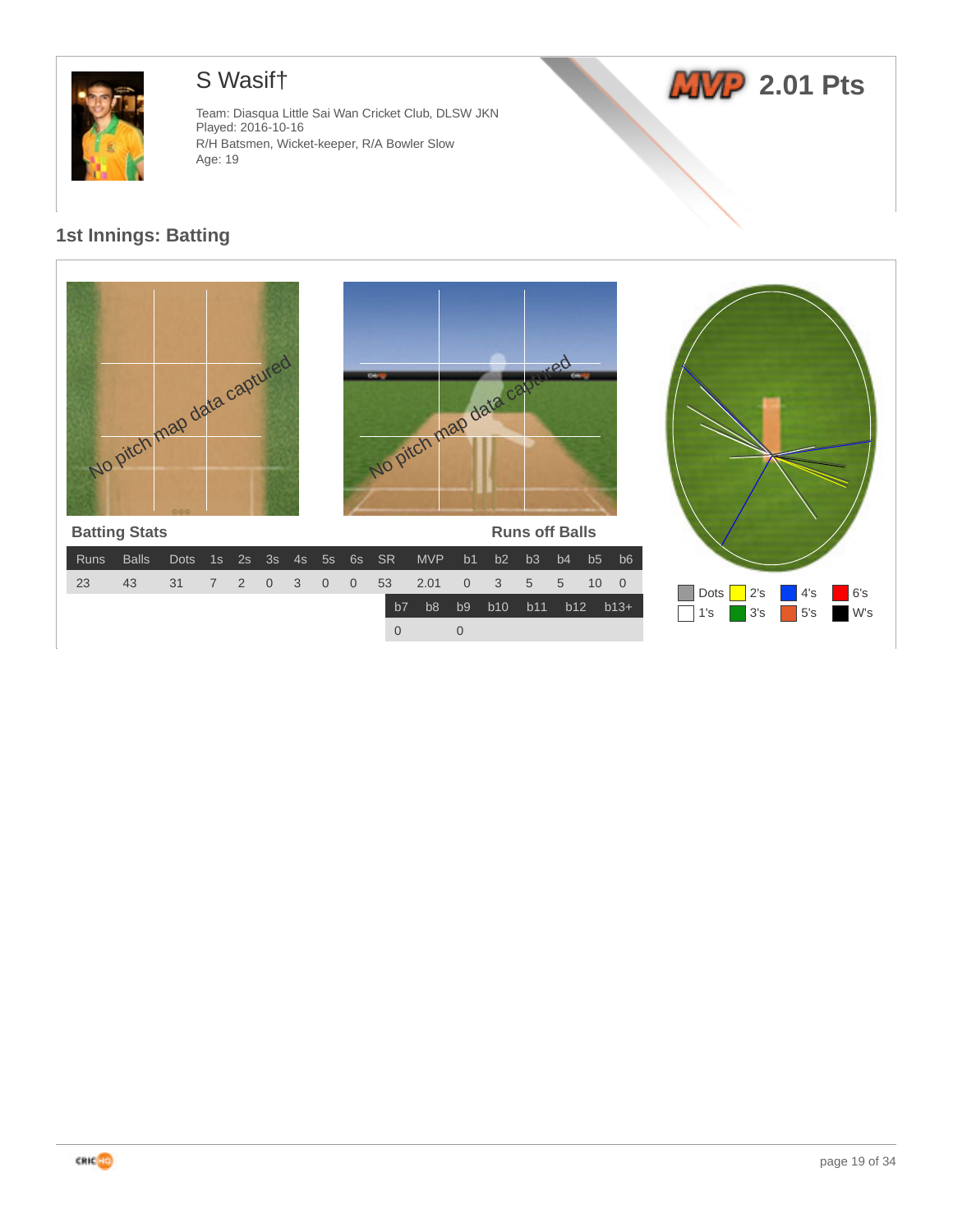

# A Singh

Team: Diasqua Little Sai Wan Cricket Club, DLSW JKN Played: 2016-10-16 R/H Batsmen, R/A Bowler Medium Fast Age: 21





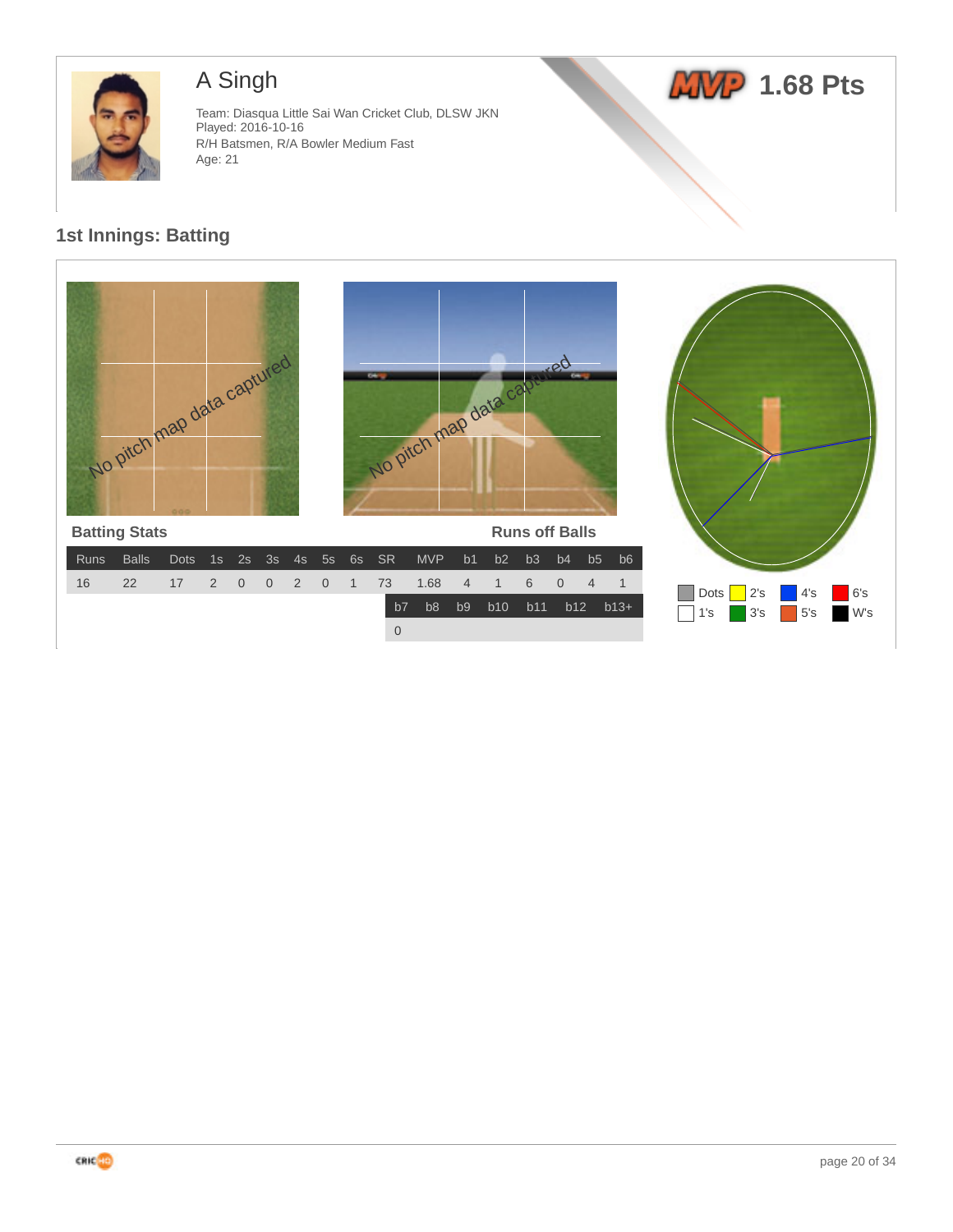

## M Hussain

Team: Diasqua Little Sai Wan Cricket Club, DLSW JKN Played: 2016-10-16 R/H Batsmen, R/A Bowler Leg Spin Age: 28



1's 3's 5's W's



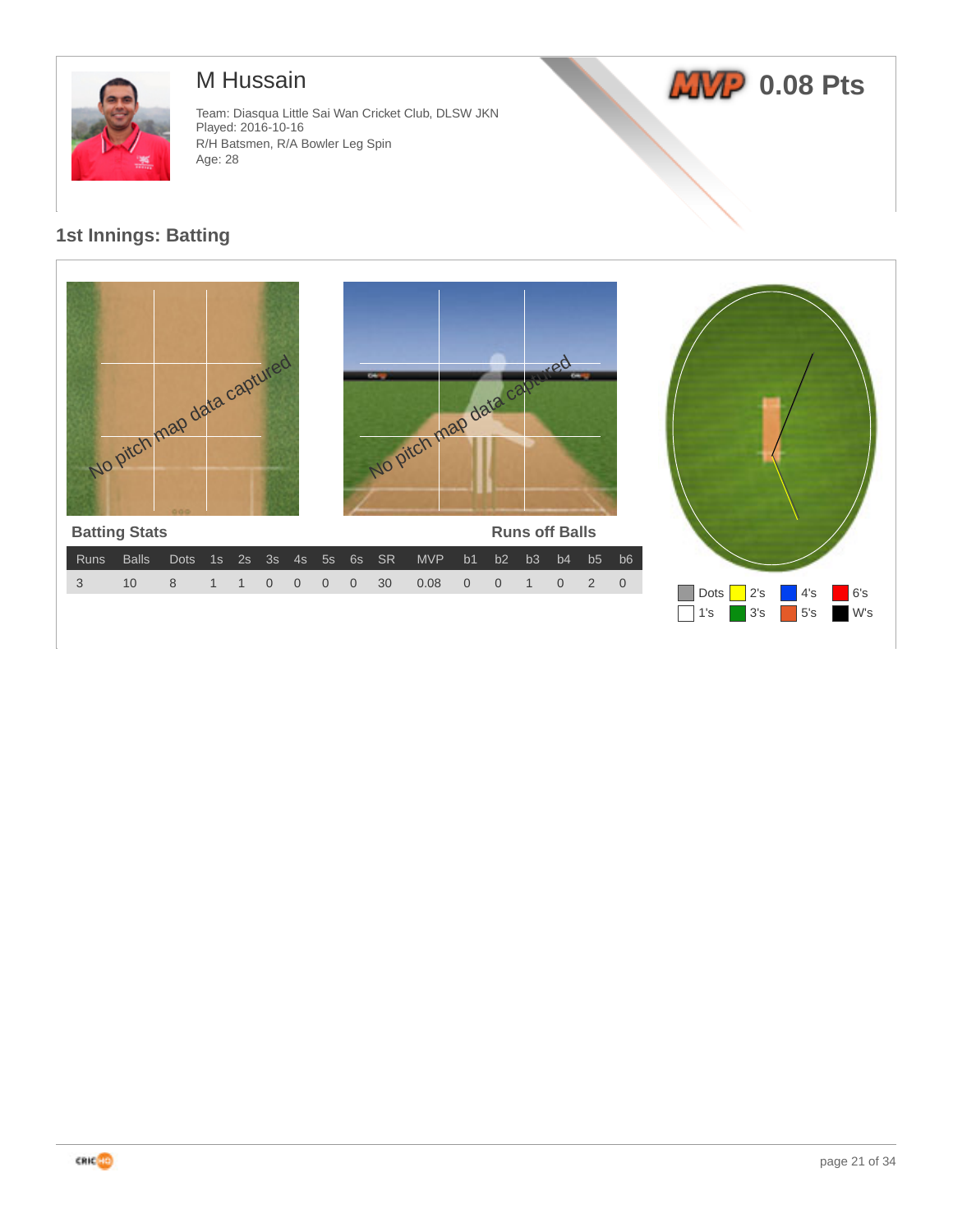

## N Ali

Team: Diasqua Little Sai Wan Cricket Club, DLSW JKN Played: 2016-10-16 L/H Batsmen, L/A Bowler Medium Fast Age: 23





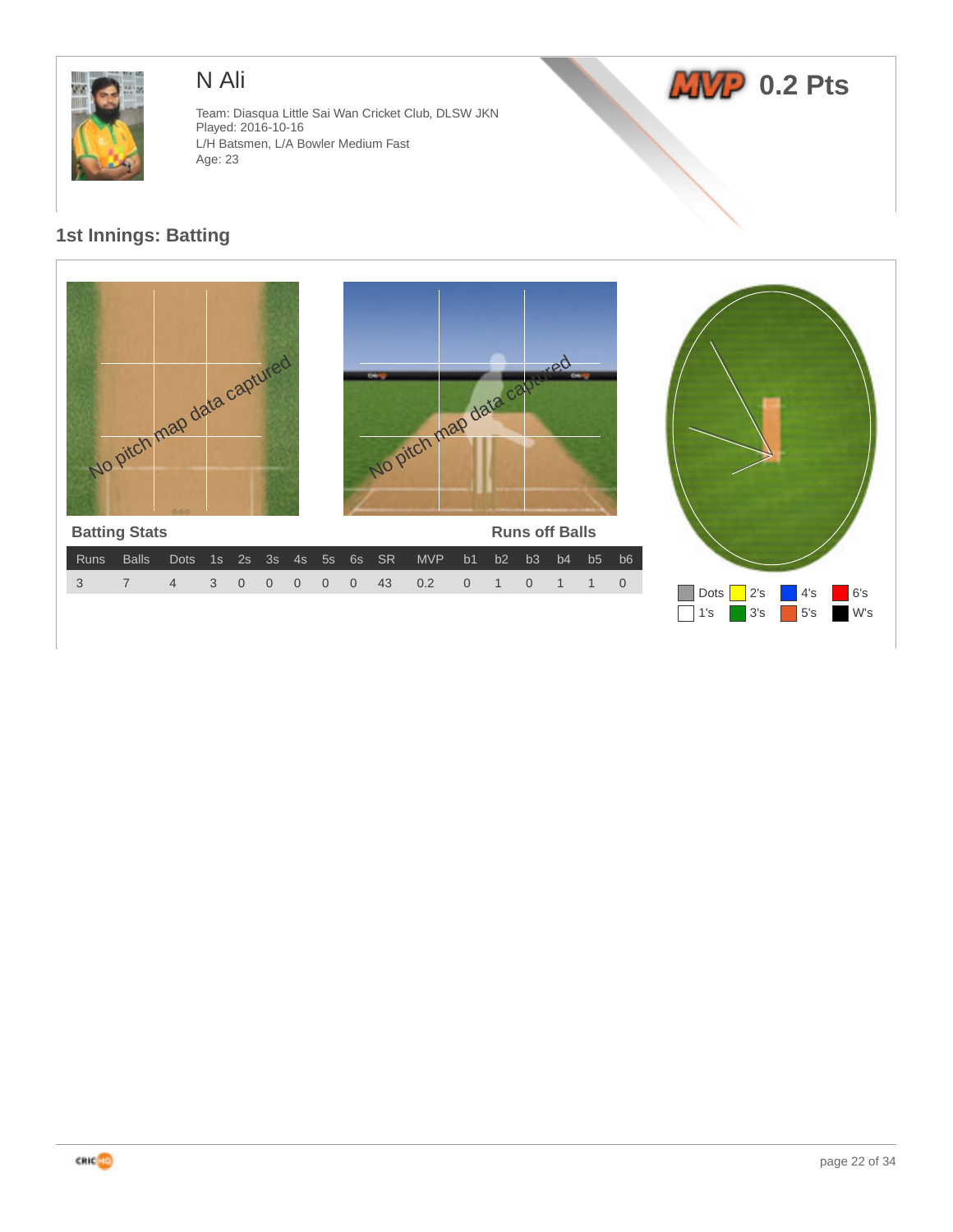

# A Shepherd

Team: Hong Kong Cricket Club, HKCC Scorpions Played: 2016-10-16 Age: 16

# *LWP* 1.45 Pts

| No pitch map data captured                                            | $\overline{\mathbf{a}}$ | No pitch map data cab              | Leo                   |            |                                                       |
|-----------------------------------------------------------------------|-------------------------|------------------------------------|-----------------------|------------|-------------------------------------------------------|
| <b>Bowling Stats</b>                                                  |                         |                                    | <b>Runs off Balls</b> |            |                                                       |
| M<br>${\sf R}$<br>${\sf W}$<br>NB<br>$\circ$<br>Wides                 | Economy<br>Av           | <b>MVP</b><br>b2<br>b <sub>1</sub> | b3<br>b5<br>b4        | b6         |                                                       |
| <b>Fielding Stats</b><br>Run Outs (direct)<br>Dismissals<br>Stumpings | Run Outs (throw)        | Run Outs (assist)                  | Catches               | <b>MVP</b> | 6's<br>Dots<br>2's<br>4's<br>W's<br>3's<br>5's<br>1's |
| $\mathbf 0$<br>0<br>1                                                 | $\overline{0}$          | $\overline{0}$                     | 1                     | 1.45       |                                                       |

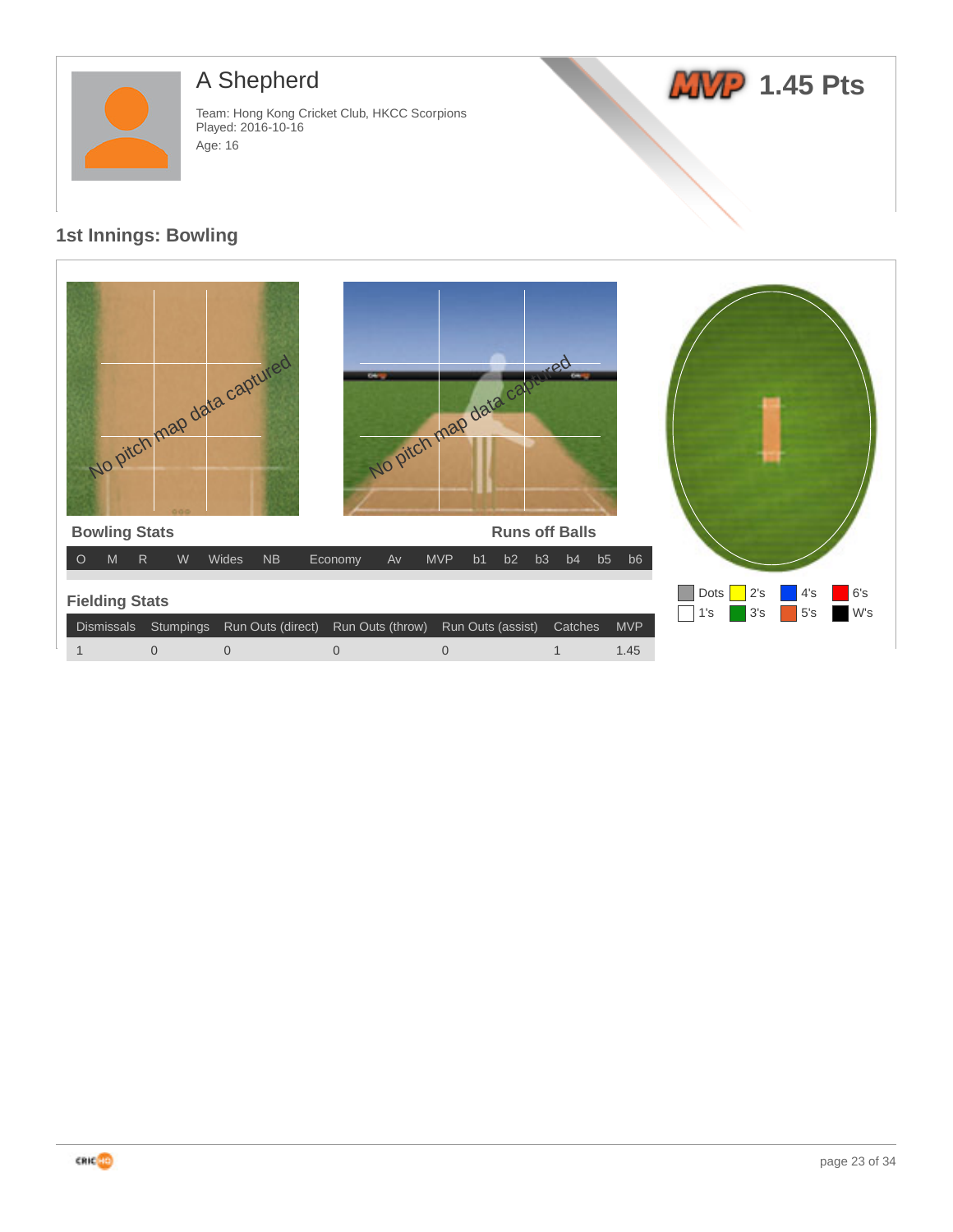

## Anton Buntin

Team: Hong Kong Cricket Club, HKCC Scorpions Played: 2016-10-16 Age: 24

# **2.01 Pts**

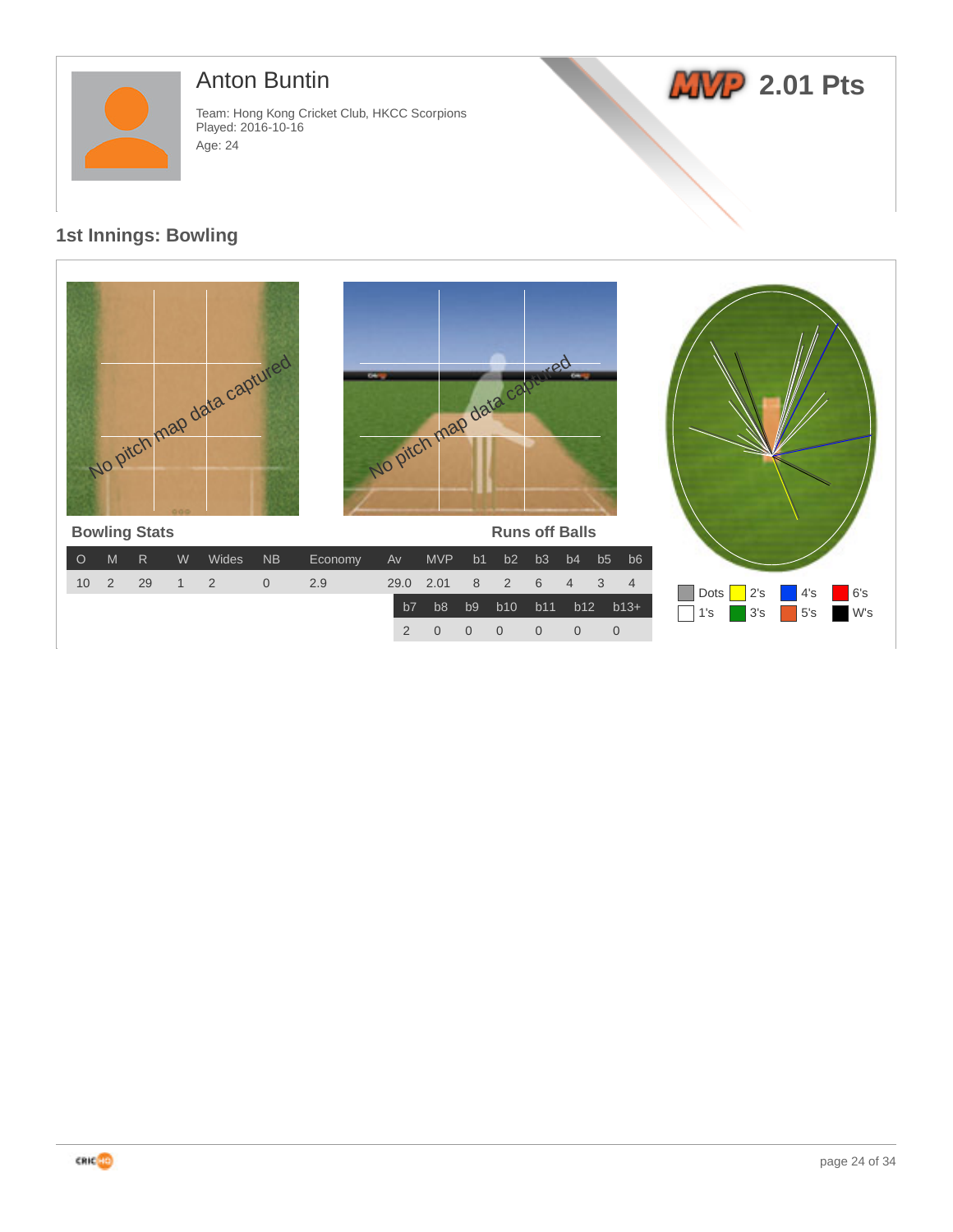

# David Varley

Team: Hong Kong Cricket Club, HKCC Scorpions Played: 2016-10-16 Age: 24



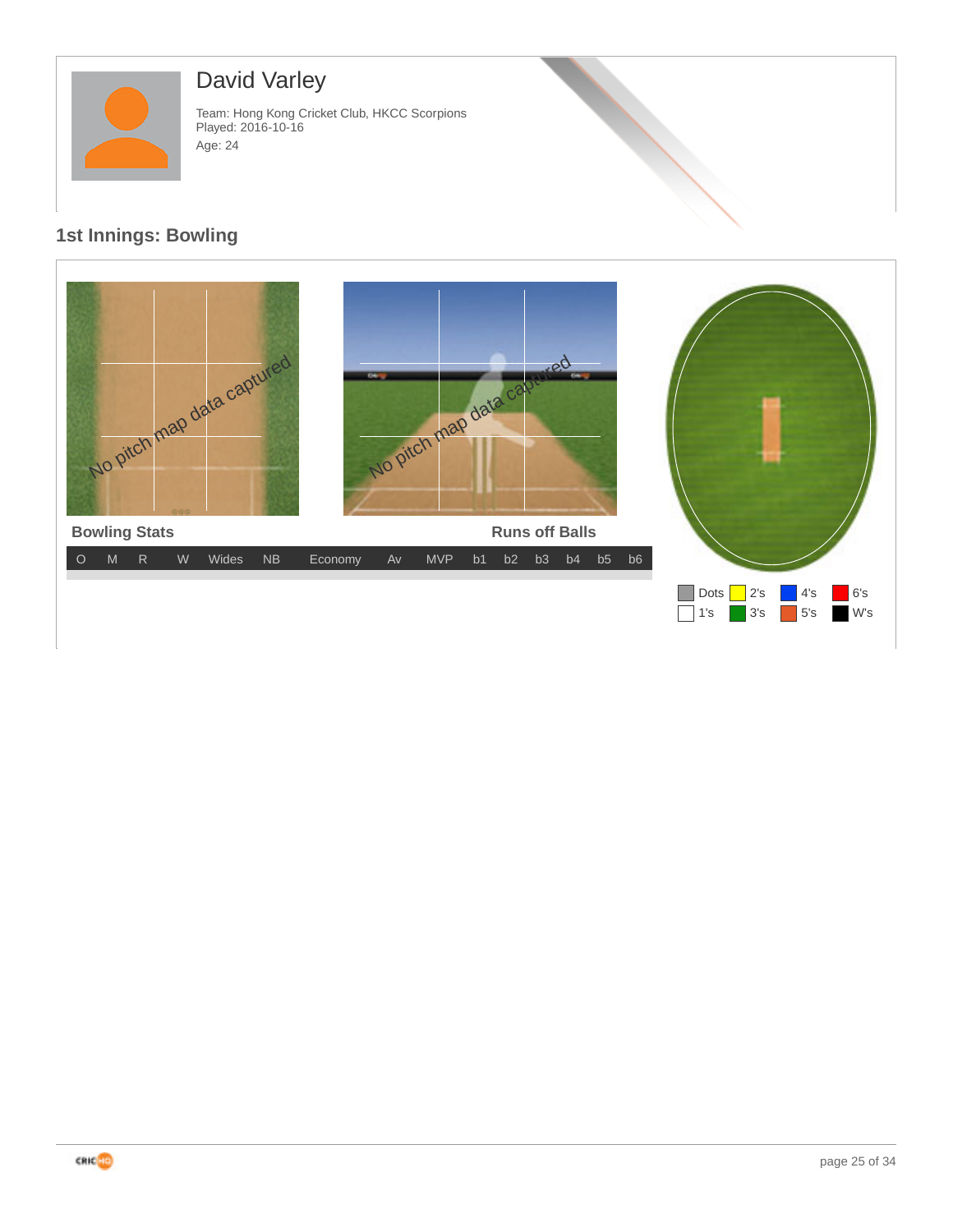

## Gareth Harte

Team: Hong Kong Cricket Club, HKCC Scorpions Played: 2016-10-16 Age: 24





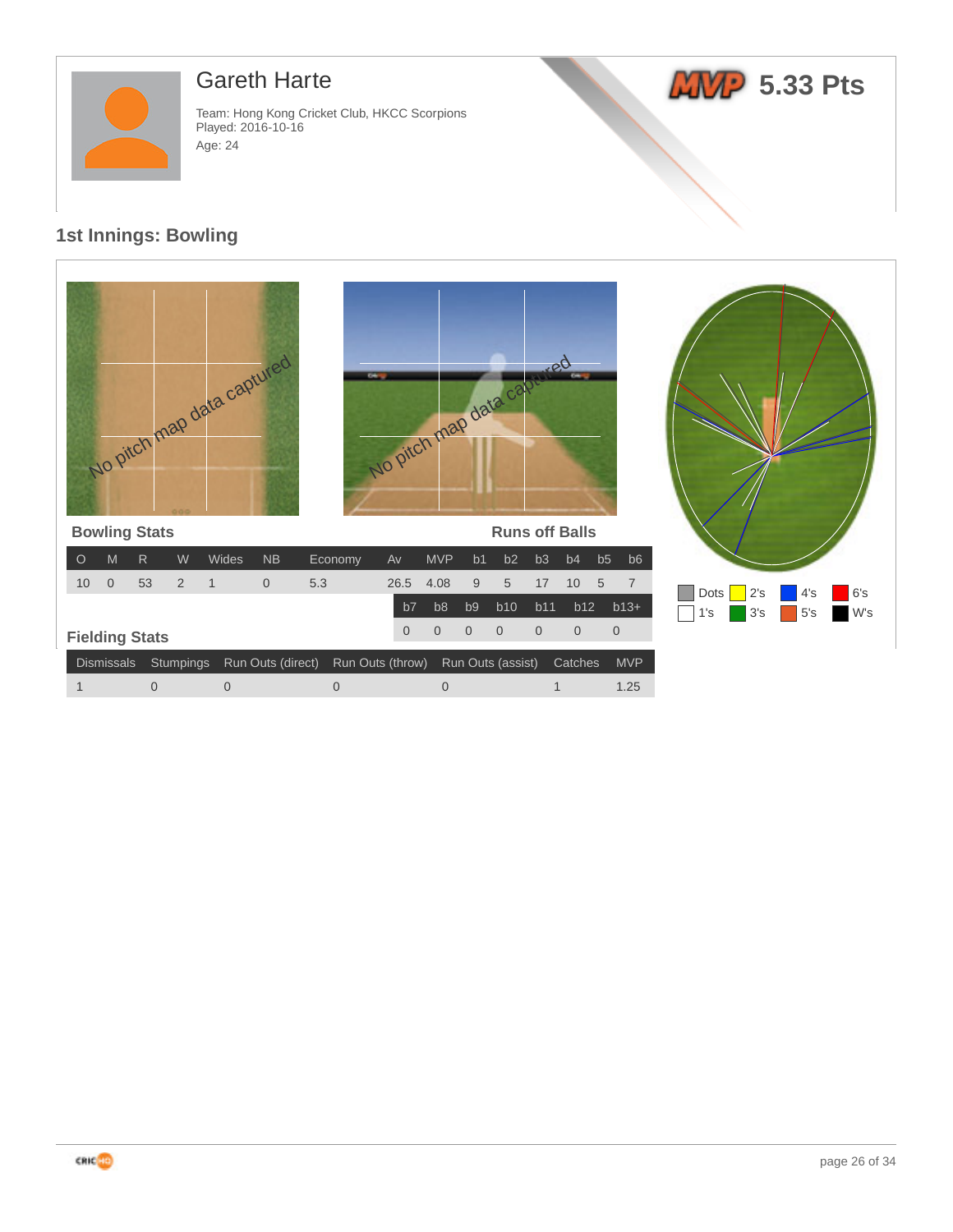

## I Poole

Team: Hong Kong Cricket Club, HKCC Scorpions Played: 2016-10-16 Age: n/a



| No pitch map data captured<br><b>Bowling Stats</b> |              |              |                |                   |                | No Pitch map data cap. |                |                |                   | <b>TULICO</b><br><b>Runs off Balls</b> | co.            |                                   |                        |            |            |            |
|----------------------------------------------------|--------------|--------------|----------------|-------------------|----------------|------------------------|----------------|----------------|-------------------|----------------------------------------|----------------|-----------------------------------|------------------------|------------|------------|------------|
| M<br>$\circ$                                       | $\mathsf{R}$ | W            | Wides          | <b>NB</b>         | Economy        | Av                     | <b>MVP</b>     | b1             | b2                | b <sub>3</sub>                         | b4             | b5<br>b <sub>6</sub>              |                        |            |            |            |
| 9<br>$\overline{0}$                                | 28           | $\mathbf{1}$ | $\overline{0}$ | $\overline{0}$    | 3.11           | 28.0                   | 1.73           | $\overline{4}$ | $\boldsymbol{0}$  | 5                                      | 11             | $6\phantom{1}6$<br>$\overline{2}$ |                        |            |            |            |
|                                                    |              |              |                |                   |                | b7                     | b <sub>8</sub> | b <sub>9</sub> | b10               | b11                                    | b12            | $b13+$                            | <b>Dots</b><br>1<br>'s | 2's<br>3's | 4's<br>5's | 6's<br>W's |
| <b>Fielding Stats</b>                              |              |              |                |                   |                | $\overline{0}$         | $\overline{0}$ | $\overline{0}$ | $\overline{0}$    | $\overline{0}$                         | $\overline{0}$ | $\overline{0}$                    |                        |            |            |            |
| <b>Dismissals</b>                                  | Stumpings    |              |                | Run Outs (direct) |                | Run Outs (throw)       |                |                | Run Outs (assist) |                                        | Catches        | <b>MVP</b>                        |                        |            |            |            |
| $\mathbf{1}$                                       | $\mathbf 0$  |              | $\mathbf{1}$   |                   | $\overline{0}$ |                        | $\overline{0}$ |                |                   | $\overline{0}$                         |                | 3.08                              |                        |            |            |            |

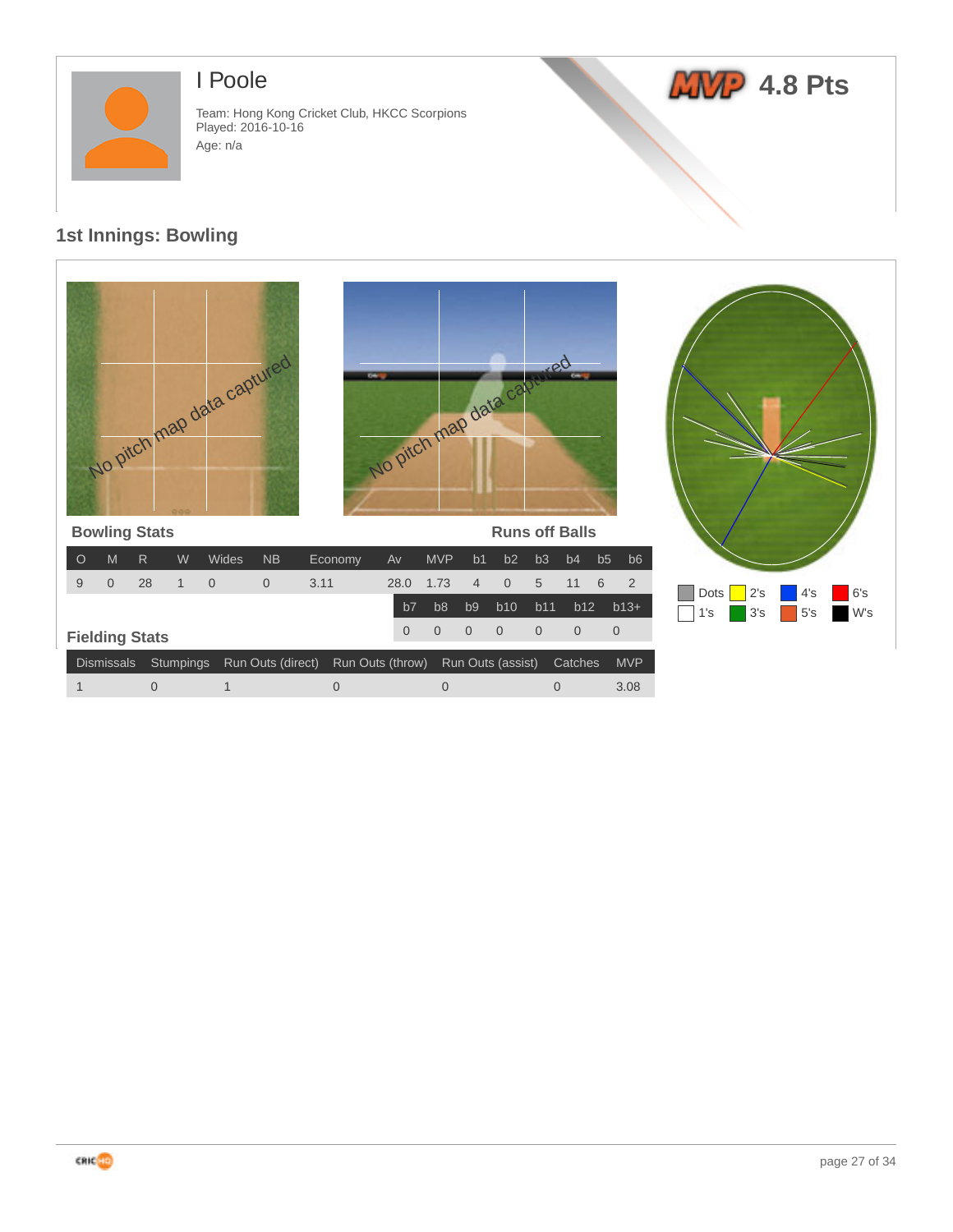

# JRS Redmayne

Team: Hong Kong Cricket Club, HKCC Scorpions Played: 2016-10-16 Age: 24



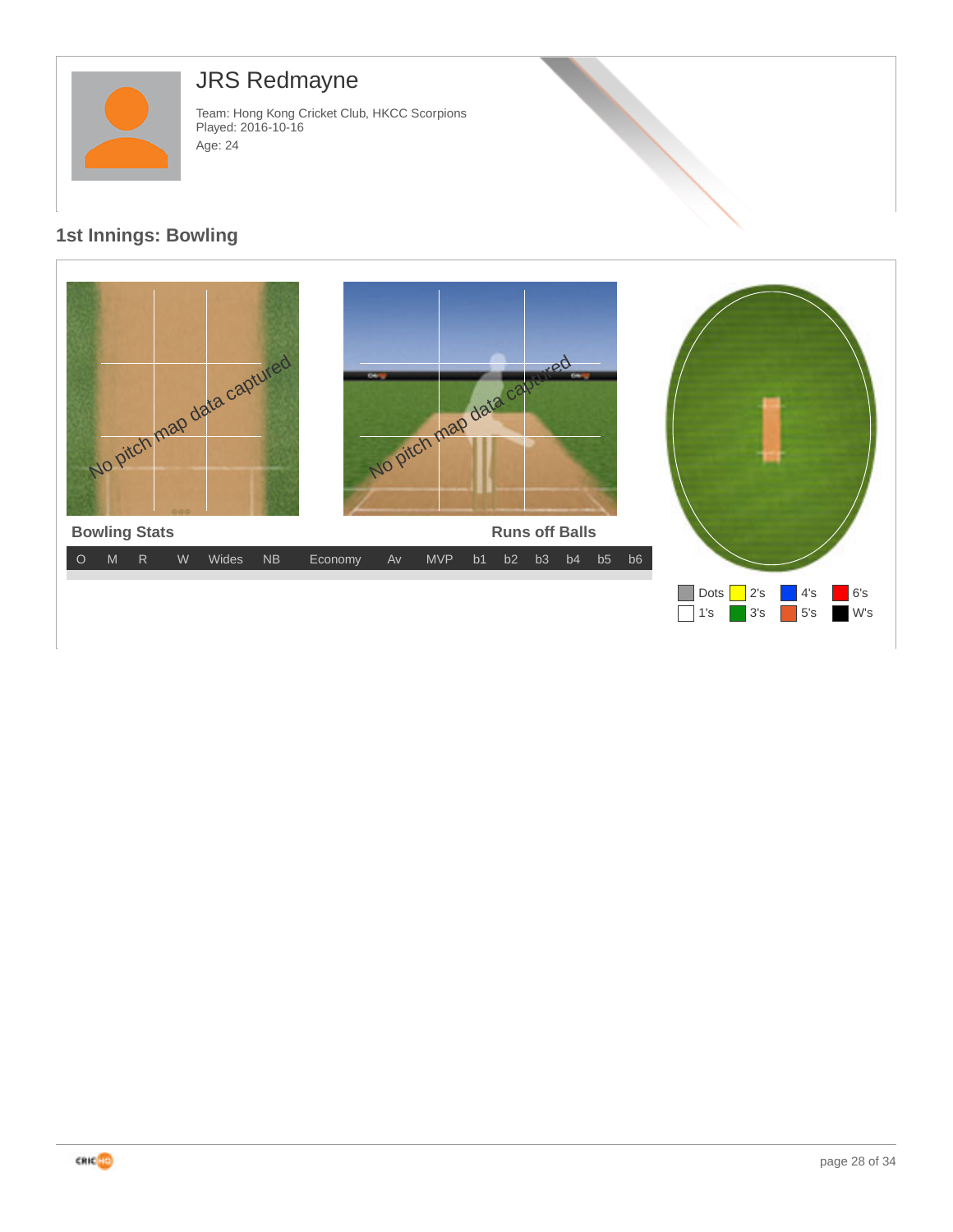

## MT Rafter

Team: Hong Kong Cricket Club, HKCC Scorpions Played: 2016-10-16 Age: 40

# **ANP** -0.12 Pts

#### **1st Innings: Bowling**



6 0 0 0 0 0 0

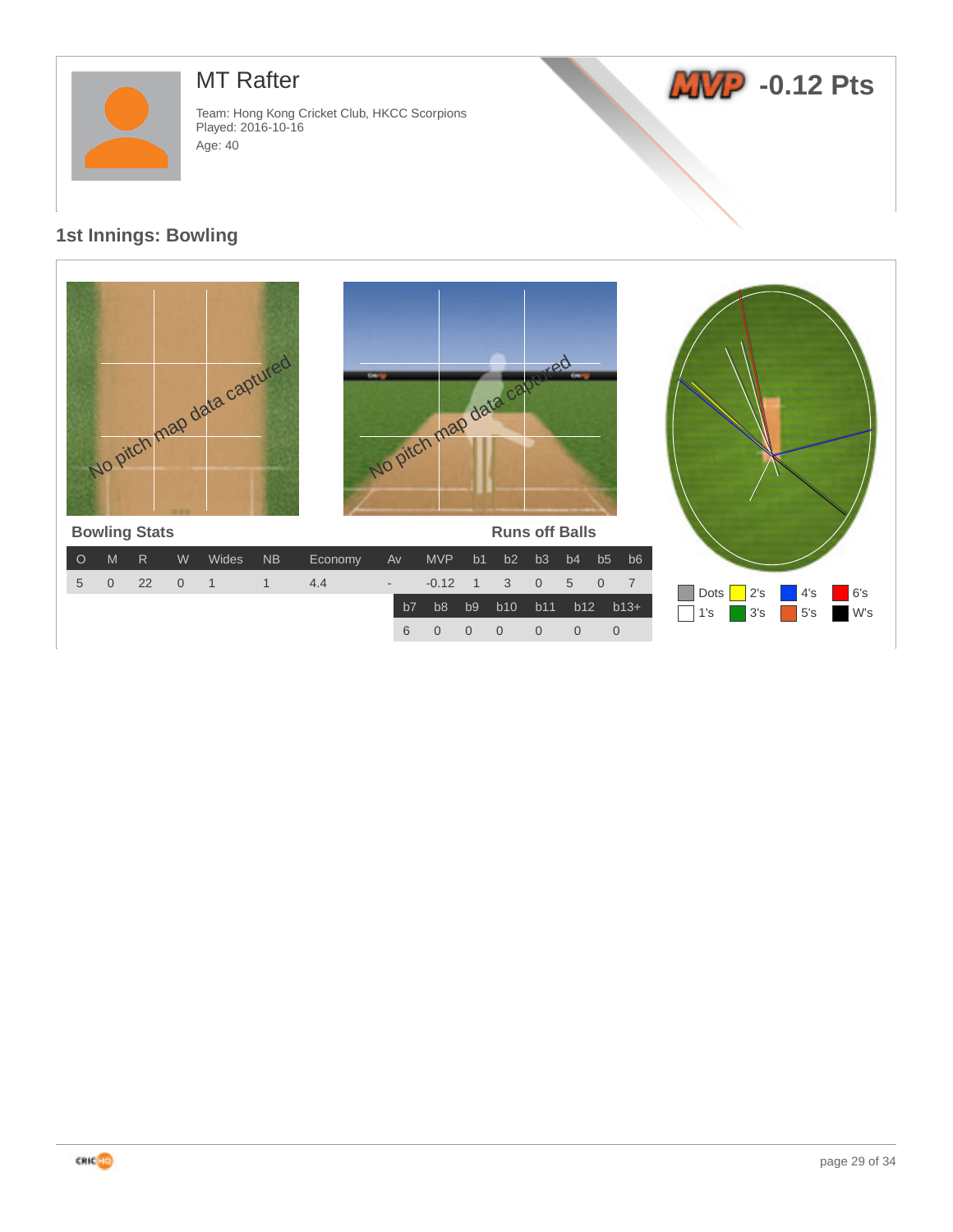

# R Kapur

Team: Hong Kong Cricket Club, HKCC Scorpions Played: 2016-10-16 R/H Batsmen, R/A Bowler Medium Fast Age: 17





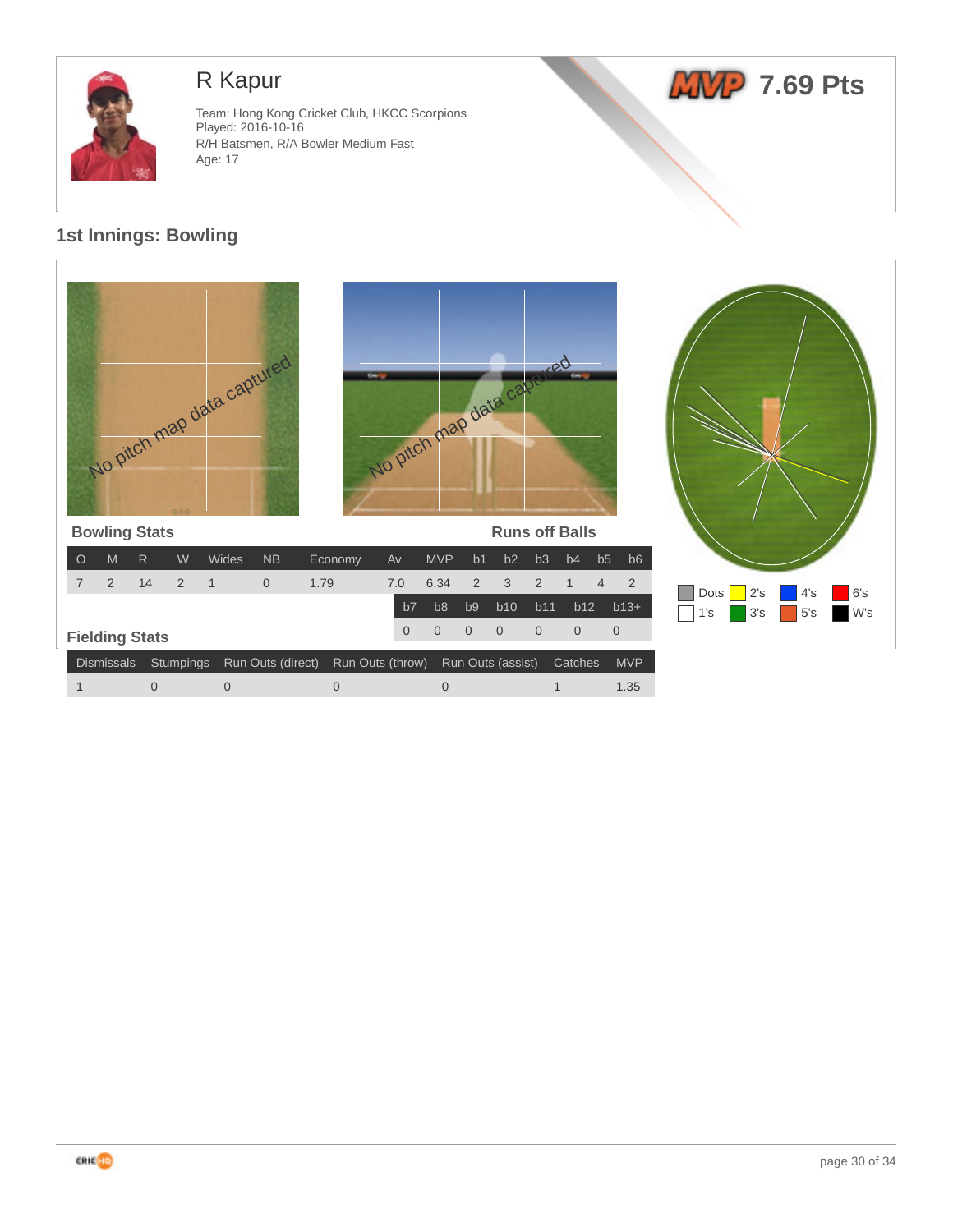

# Rory Caines

Team: Hong Kong Cricket Club, HKCC Scorpions Played: 2016-10-16 Age: 24



| No pitch map data captured                                                   |                  | No pitch map data cavared          |                            |            |                                                       |
|------------------------------------------------------------------------------|------------------|------------------------------------|----------------------------|------------|-------------------------------------------------------|
| <b>Bowling Stats</b>                                                         |                  |                                    | <b>Runs off Balls</b>      |            |                                                       |
| $\mathsf{R}$<br>W<br>Wides<br><b>NB</b><br>M<br>$\circ$                      | Economy<br>Av    | <b>MVP</b><br>b2<br>b <sub>1</sub> | b3<br>b5<br>b <sub>4</sub> | b6         |                                                       |
| <b>Fielding Stats</b><br><b>Dismissals</b><br>Stumpings<br>Run Outs (direct) | Run Outs (throw) | Run Outs (assist)                  | Catches                    | <b>MVP</b> | 6's<br>Dots<br>2's<br>4's<br>W's<br>3's<br>5's<br>1's |
| $\overline{0}$<br>1                                                          | $\overline{0}$   | $\overline{0}$                     | $\overline{0}$             | 2.97       |                                                       |

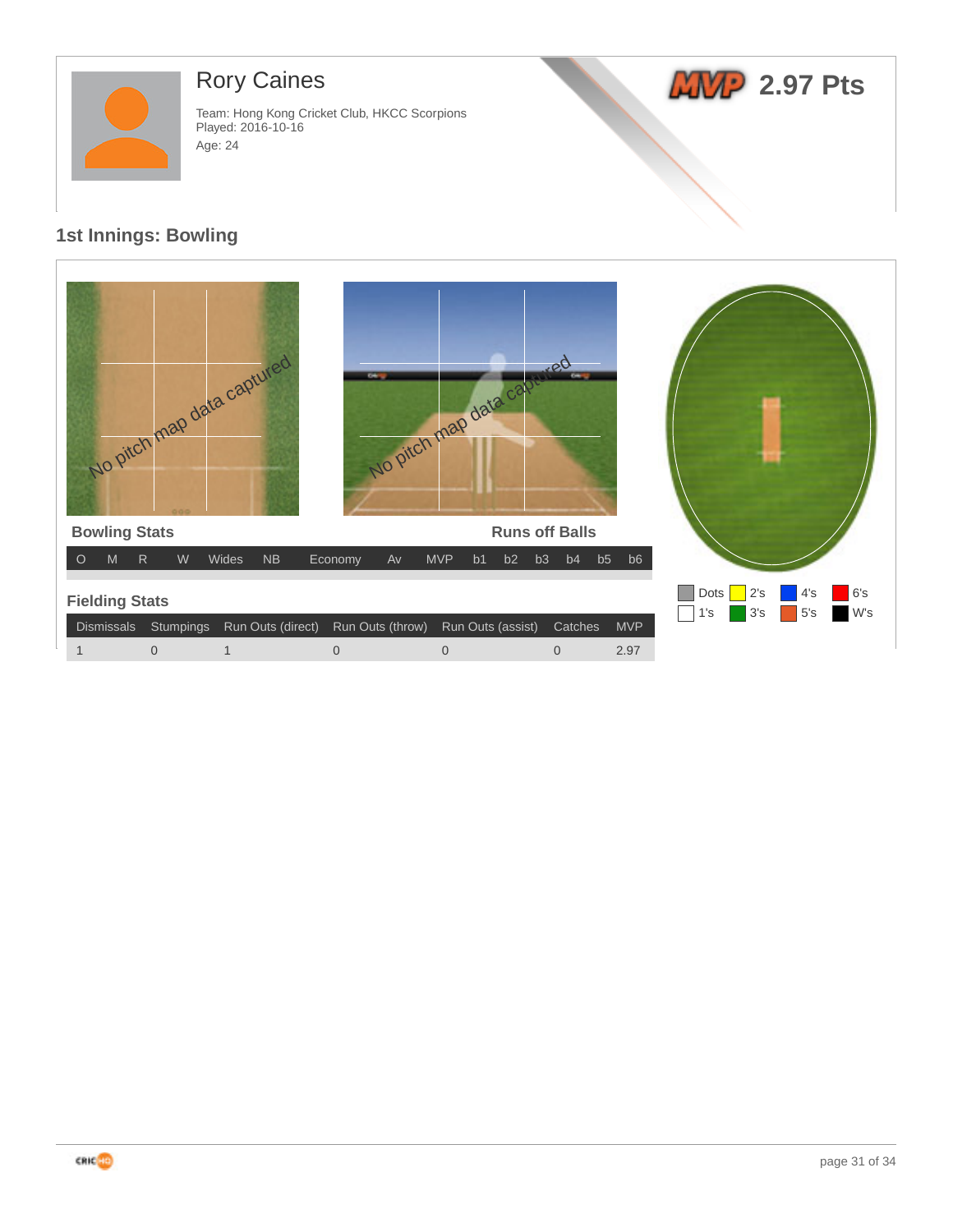

# SS McKechnie†

Team: Hong Kong Cricket Club, HKCC Scorpions Played: 2016-10-16 Age: 24



| No pitch map data captured                                                   | 04.              | No pitch map data cape       | <b>Redesignt</b><br>$\overline{a}$ |            |                                                       |
|------------------------------------------------------------------------------|------------------|------------------------------|------------------------------------|------------|-------------------------------------------------------|
| <b>Bowling Stats</b>                                                         |                  |                              | <b>Runs off Balls</b>              |            |                                                       |
| $\mathsf{R}$<br>W<br>Wides<br><b>NB</b><br>$\circ$<br>M                      | Economy<br>Av    | <b>MVP</b><br>b <sub>1</sub> | b2<br>b3<br>b4                     | b5<br>b6   |                                                       |
| <b>Fielding Stats</b><br>Run Outs (direct)<br><b>Dismissals</b><br>Stumpings | Run Outs (throw) | Run Outs (assist)            | Catches                            | <b>MVP</b> | 6's<br>Dots<br>4's<br>2's<br>W's<br>3's<br>5's<br>1's |
| $\overline{2}$<br>$\mathbf 0$<br>1                                           | $\overline{0}$   | $\overline{0}$               |                                    | 3.34       |                                                       |

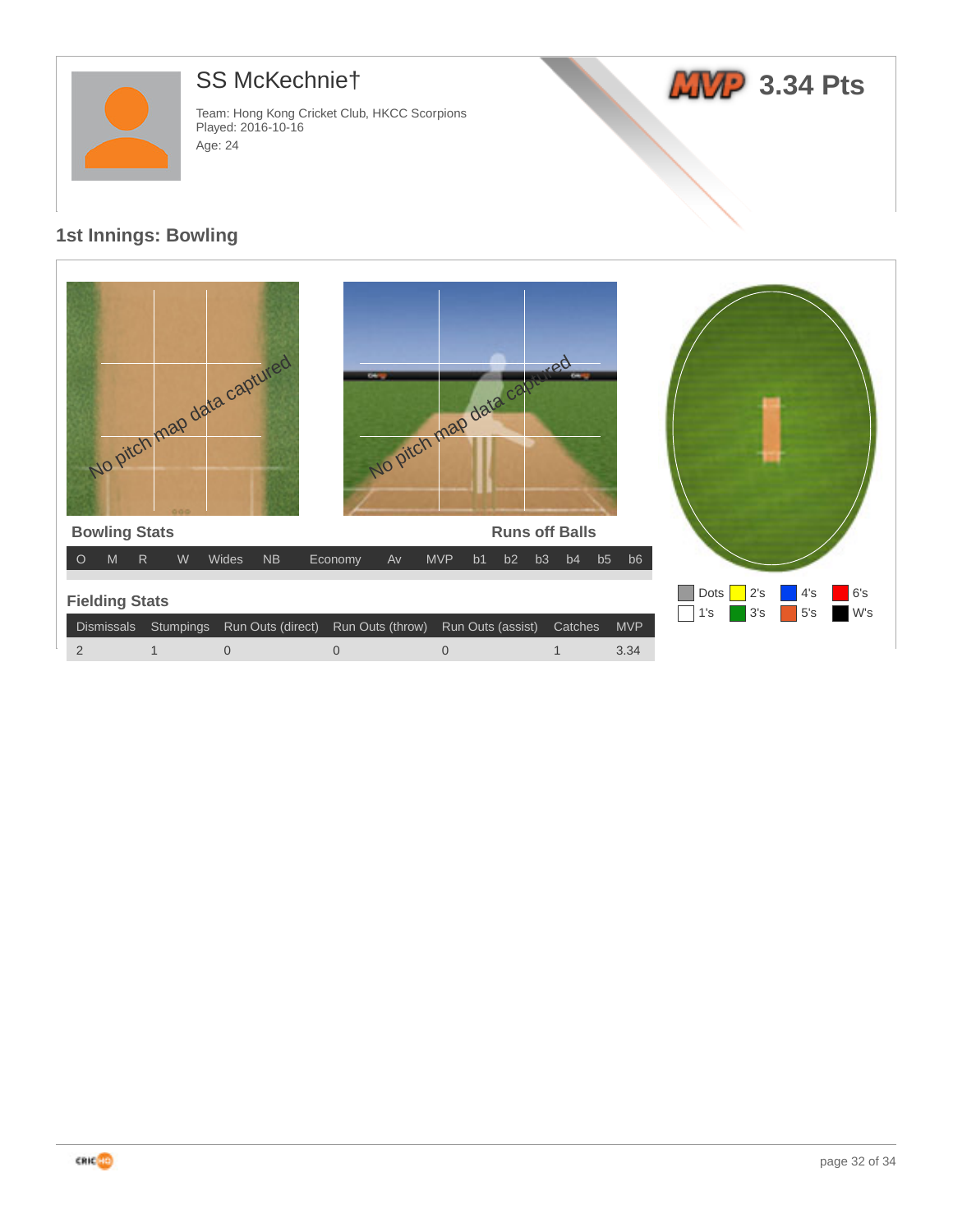

# Tom Ingram

Team: Hong Kong Cricket Club, HKCC Scorpions Played: 2016-10-16 Age: 24

# **AMP** 3.33 Pts

#### **1st Innings: Bowling**



2 1 0 0 0 0 0